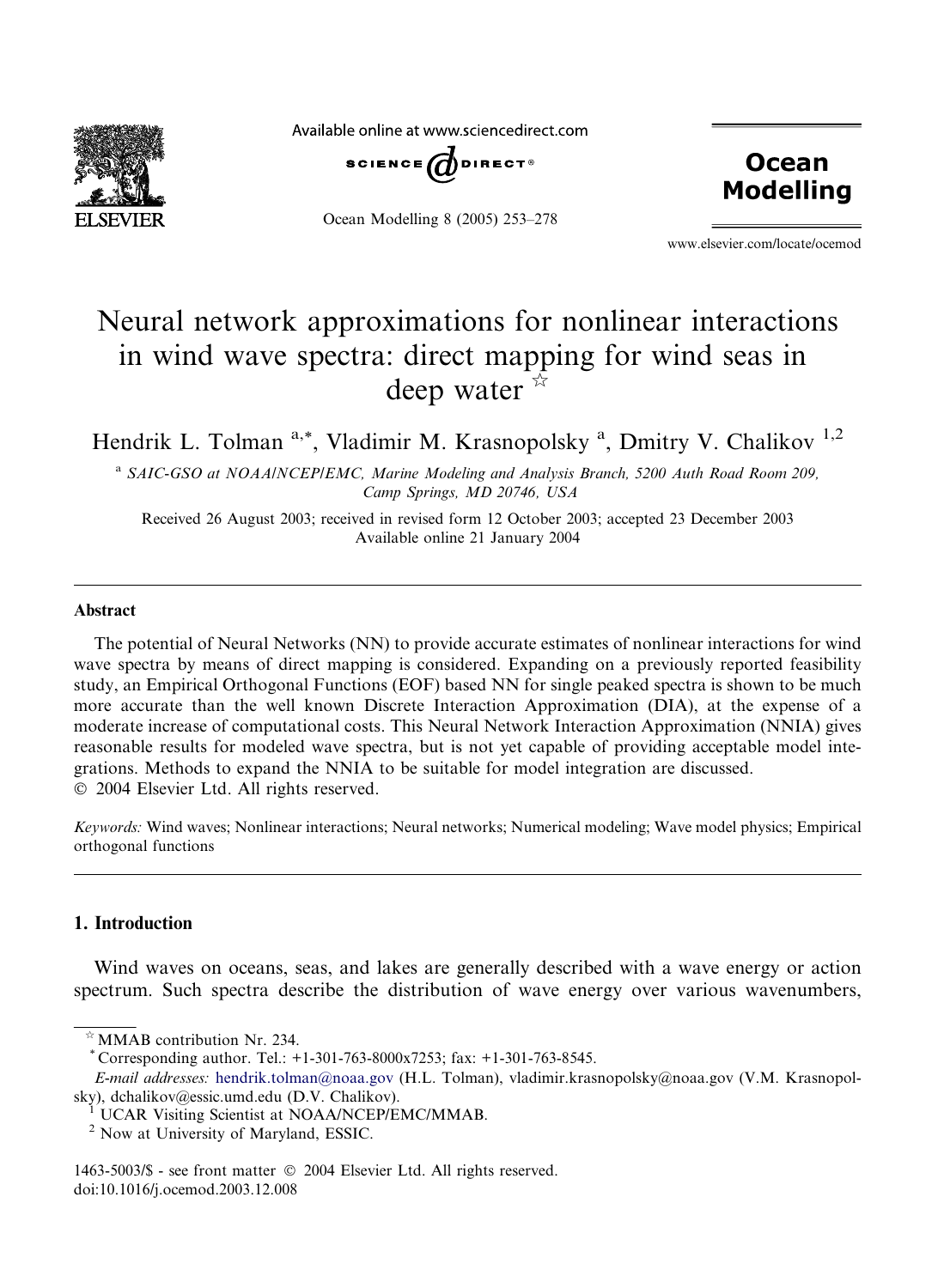frequencies and directions. Following Hasselmann (1960), the spectral conservation equation for wind waves generally has the form

$$
\frac{\mathbf{D}F}{\mathbf{D}t} = S_{\text{tot}} = S_{\text{in}} + S_{\text{nl}} + S_{\text{ds}},\tag{1}
$$

where F is the spectrum, and  $S_{\text{tot}}$  represents the sources and sinks, consisting of a wind input  $(S_{\text{in}})$ , nonlinear interactions  $(S_{nl})$  and dissipation  $(S_{ds})$ . The spectrum F is a density function describing the distribution of wave energyor variance in spectral space. The spectral space is defined bythe wavenumber vector  $\vec{k}$  and the corresponding (radian) frequency  $\sigma$ , and hence is in principle a three-dimensional space. However, using an inherently linear spectral description, the wavenumber  $k = |k|$  and the frequency  $\sigma$  satisfy the linear dispersion relation

$$
\sigma^2 = gk \tanh kd,\tag{2}
$$

where  $d$  is the mean water depth. Hence the spectral space becomes two dimensional, and spectra are typically defined as  $F(\vec{k}), F(k, \theta), F(\sigma, \theta)$  or  $F(f, \theta)$ , where  $\theta$  is the direction of  $\vec{k}$  and  $f = \sigma/2\pi$ . The different spectral forms are related by straightforward Jacobian transformations. Source terms are defined for the same spectral domain that is used to define F, and represent  $\partial F/\partial t$  for the corresponding physical process. Following common practice in operational wave modeling, we will present results here in terms of the variance spectrum  $\frac{3F(f, \theta)}{2}$  and its accompanying source term. The units of this spectrum are  $m^2/Hz/rad$  or  $m^2s$ , whereas the units of the source terms hence are  $m<sup>2</sup>$ .

Because Eq. (1) is inherently linear, nonlinear contributions  $(S<sub>nl</sub>)$  are represented as a source term on the right hand side. These nonlinear interactions do not generate or dissipate momentum, energy or action, but re-distribute it over the spectrum. For practical purposes  $S<sub>nl</sub>$  is negligible if swell propagation over large distances is considered (e.g., Snodgrass et al., 1966). However, the pioneering theoretical work of Phillips (1960) and Hasselmann (1962, 1963a,b) and experimental validation in the JONSWAP project (Hasselmann et al., 1973), have identified the crucial role of  $S<sub>nl</sub>$  in wave growth. The nonlinear interactions provide the lowest order mechanism to shift wave energyto longer waves, and provide a stabilization mechanism for the shape of the spectrum. Reviews of the interactions and their impact can be found in Phillips (1981), Young and Van Vledder (1993) or Komen et al. (1994).

Nonlinear interactions as identified by Hasselmann (1962, 1963a), describe the resonant exchange of energy, momentum and action between four spectral components with wavenumber vectors  $\vec{k}_1-\vec{k}_4$  and (radian) frequencies  $\sigma_1-\sigma_4$ . Such a group of wave components is generally called a quadruplet, and has to satisfy the resonance conditions

$$
\vec{k}_1 + \vec{k}_2 = \vec{k}_3 + \vec{k}_4,\tag{3}
$$

$$
\sigma_1 + \sigma_2 = \sigma_3 + \sigma_4. \tag{4}
$$

The interactions are conventionally expressed in terms of the rate of change of the action spectrum  $n \equiv F/\sigma$  as a function of the wavenumber vector  $\vec{k}$ , as

<sup>&</sup>lt;sup>3</sup> Erroneously named the energy spectrum in most wave literature.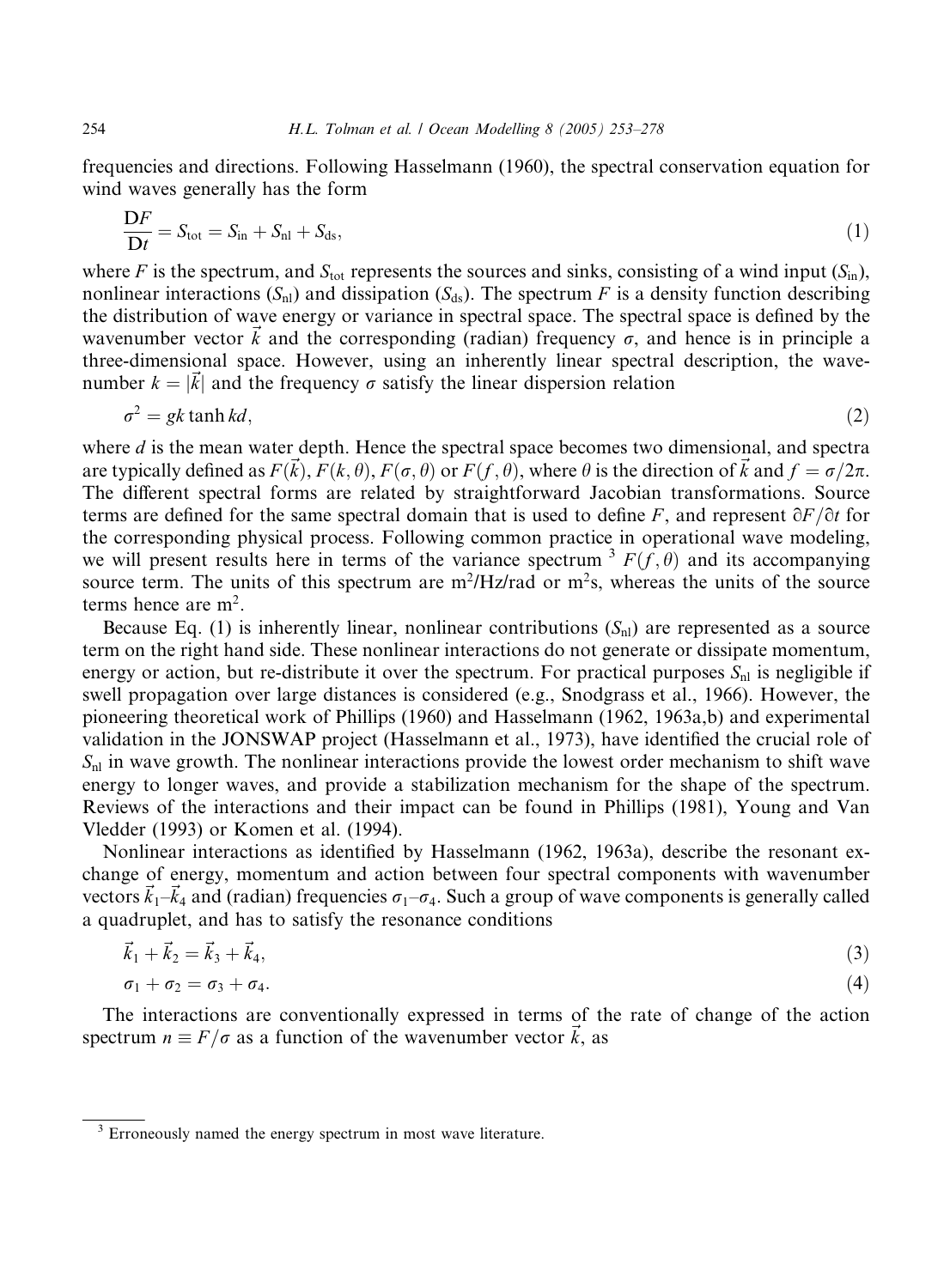H.L. Tolman et al. / Ocean Modelling 8 (2005) 253–278 255

$$
\frac{\partial n_1}{\partial t} = \int \int \int G(\vec{k}_1, \vec{k}_2, \vec{k}_3, \vec{k}_4) \delta_k \delta_{\sigma} [n_1 n_3 (n_4 - n_2) + n_2 n_4 (n_3 - n_1)] d\vec{k}_2 d\vec{k}_3 d\vec{k}_4,
$$
\n(5)

where  $n_i$  is the action density at component i,  $n_i = n(\vec{k}_i) = F(\vec{k}_i)/\sigma$ , G is a complicated coupling coefficient (Webb, 1978; Herterich and Hasselmann, 1980), and  $\delta_k$  and  $\delta_{\sigma}$  are delta functions corresponding to the resonance conditions (3) and (4), respectively.

The numerical solution of Eq. (5) is computationally expensive for two reasons: First, a sixdimensional integration is required to obtain an estimate of  $S<sub>nl</sub>$  for a single wavenumber vector  $k$ . Second, the integration is complicated by singularities in G. Although major strides have been made in optimizing calculations (see reviews byYoung and Van Vledder, 1993; Hashimoto and Kawaguchi, 2001; Van Vledder, 2002a), evaluation of  $S<sub>nl</sub>$  according to Eq. (5) still takes on the order of  $10<sup>4</sup>$  times more computational effort than all the other parts of a typical wave model combined. This is simplyunacceptable for operational wave models, which in essence require the computational effort expended on  $S<sub>nl</sub>$  to be of the same order of magnitude as the effort expended on the remainder of the model (or less).

To circumvent this problem, most earlywave models used highlysimplified approximations for  $S<sub>nl</sub>$  (see review by the SWAMP group, 1985). Such simplified approaches generally focus on the shift of energy to lower frequencies, but fail to capture the stabilizing influence of  $S<sub>nl</sub>$  on the spectral shape. This implies that spectral shapes have to be explicitly assigned, and corresponding wave models are generally denoted as second generation models (SWAMP group, 1985).

A major breakthrough in wave modeling was achieved with the development of the Discrete Interaction Approximation (DIA, Hasselmann et al., 1985). In this parameterization of  $S<sub>nl</sub>$  only a verysmall sub-set of resonant quadruplets is considered, for which a discrete analogue of Eq. (5) is evaluated. This effectively replaces the six-fold integral in Eq.  $(5)$  with a single summation of contributions from a small part of the spectral space, and also replaces the complicated function G with a representative constant. The resulting algorithm proved to be sufficiently economical for application in practical wave models, which made the development of the WAM model (WAMDIG, 1988; Komen et al., 1994) possible. The WAM model was the first so-called thirdgeneration wind wave model. In this class of models, Eq. (1) is integrated without pre-assigned spectral shapes. Since the development of WAM, several other third-generation wave models have been built around the DIA (e.g., Tolman, 1991; Abdalla and Ozhan, 1993; Van Vledder and Dee, 1994; Booij et al., 1999).

When the DIA was introduced, it was clear that its approximation of the actual nonlinear transfer had some systematic shortcomings. For example, it represents shifting of energy to lower frequencies reasonablywell, but has large systematic errors at higher frequencies (Hasselmann et al., 1985, Fig. 7). The latter results in spectra with unrealistically high energy levels at high frequencies, and with unrealistically broad directional distributions (Hasselmann et al., 1985, Fig. 12). Such deficiencies were acceptable in the context of our limited understanding of other source terms when WAM was originally developed. Nowadays, however, our increased understanding of the source term balance makes these errors less acceptable. This has resulted in a recently increased effort to find more accurate (yet economical) parameterizations of  $S<sub>nl</sub>$  (e.g., Van Vledder et al., 2000).

Within the above context, we are investigating the potential of NN to provide accurate yet economical estimates for the nonlinear interactions. Development of a useful Neural Network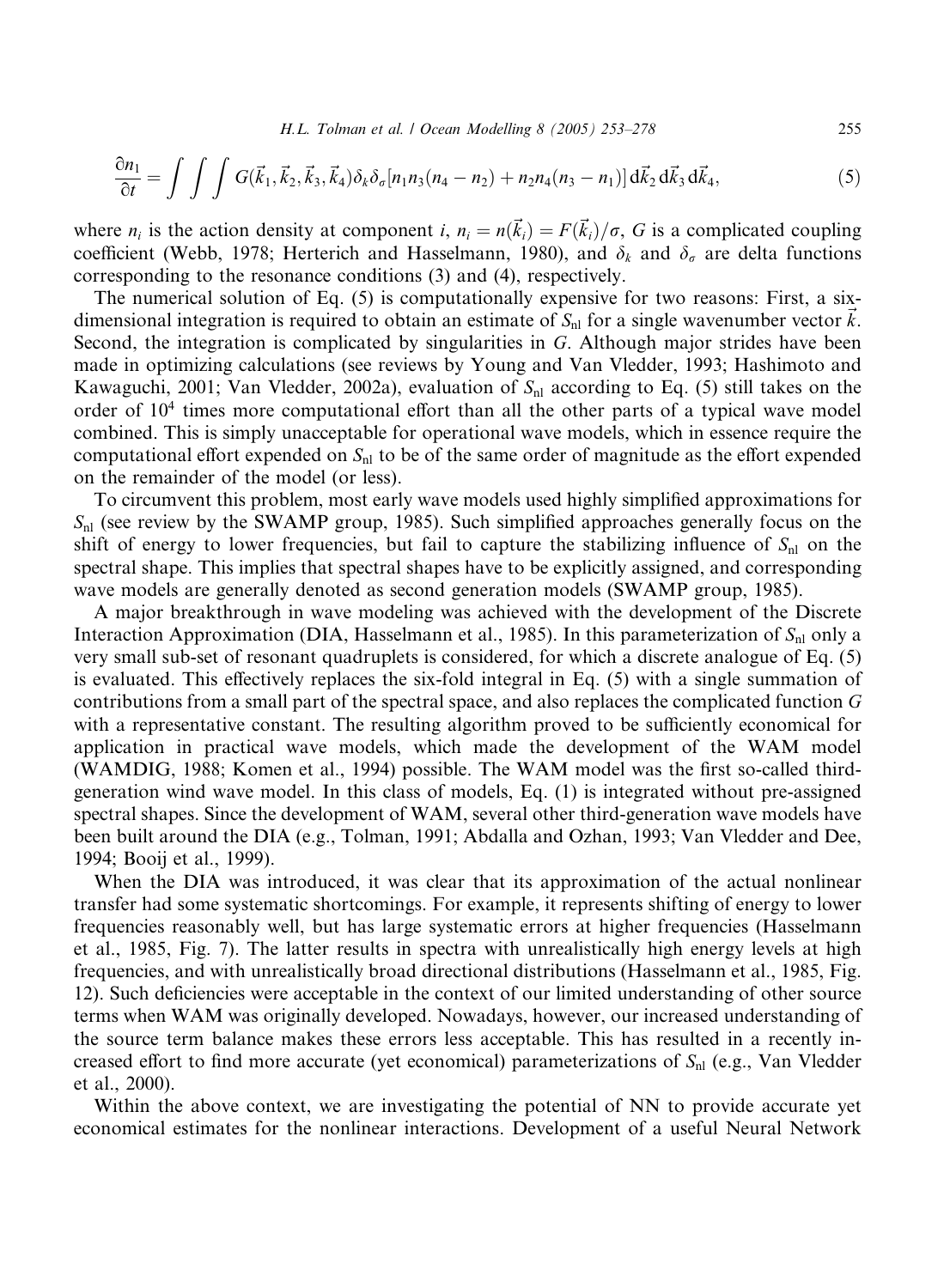Interaction Approximation (NNIA) is a complex interdisciplinary undertaking which involves solving many particular problems both in wave modeling and in machine learning (NN) fields, as well as developing an interface between the two fields. It is unrealistic to assume that all problems encountered can be solved at once, and hence an iterative development approach is appropriate. This paper therefore only presents results of the first step of research in a broader research plan. To design an iterative development strategy, it is paramount to recognize main issues in both fields.

From the wave modeling perspective, several critical issues can be identified. At first the economy of the resulting algorithm has already been identified above. A second major issue, is that NNIA should not onlybe able to produce accurate interactions for individual spectra, but also be able to result in stable model integration in conditions describing wave growth. The exact interactions tend to stabilize the spectral shape for frequencies above the spectral peak frequency bysmoothing local spectral perturbations at relativelyshort time scale (e.g., Resio and Perrie, 1991; Young and Van Vledder, 1993). The inability of many early parameterizations of the interactions to reproduce this aspect makes them unsuitable for application in third-generation wave models (e.g., Hasselmann et al., 1985). A third issue is the shear complexityof wave fields in a general purpose wave model. Apart from an activelywind driven wave field (the wind sea), there maybe one or manywave fields present that have been generated elsewhere in the past (swell). Wind seas and swells interact through the nonlinear interactions. Although generally, effects of interactions on swell are small, theywill also have to be realistic for a model to give good results.

From a machine learning (NN) perspective, several major issues can also be identified. The first issue is that a direct mapping between spectra and nonlinear interactions would consider too many degrees of freedom to be feasible, and would, by definition, be applicable only to one discrete spectral resolution. To mitigate these problems, the number of degrees of freedom in  $F$ and  $S<sub>nl</sub>$  needs to be reduced (although it remains to be seen if a NNIA can be made sufficiently flexible to be applicable to multiple spectral resolutions). The second issue is to establish the necessarycomplexityof the NN, which depends on the resulting number of degrees of freedom remaining in the algorithm. The third issue is the joint optimization of the reduction of degrees of freedom and the NN, with the corresponding balance between accuracyand economy. Interspersed with the first three steps/issue, is the fourth issue of selecting a proper training data set. Considering the natural complexityof wave spectra and the corresponding nonlinear interactions, it is not clear if it is possible to generate a trulycomplete training data set. This implies that generalization abilityof the NN (or robustness of the complete NNIA) is expected to be a fifth major issue.

The development of a practical NNIA is clearlya daunting task. To assess if an NNIA has any potential at all, a feasibility study was performed (Krasnopolsky et al., 2001, 2002). In this study, the spectra and source terms were decomposed using Legendre and Fourier decompositions, and a simple NN (a feedforward, fully connected multi-layer perceptron) was developed using a training data set consisting of a superpositions of Pierson–Moskowitz spectra (Pierson and Moskowitz, 1964). The following conclusions can be drawn from this study: (i) An NNIA can indeed reproduce nonlinear interactions for complex multi-peaked spectra more accuratelythan the DIA, at computational costs comparable to those of the DIA. (ii) The large majorityof computational costs in the NNIA is expended in the de- and re-composition of the spectra and source terms, with typically less than 10% of the time expended on the actual NN. (iii) Due to the ad hoc nature of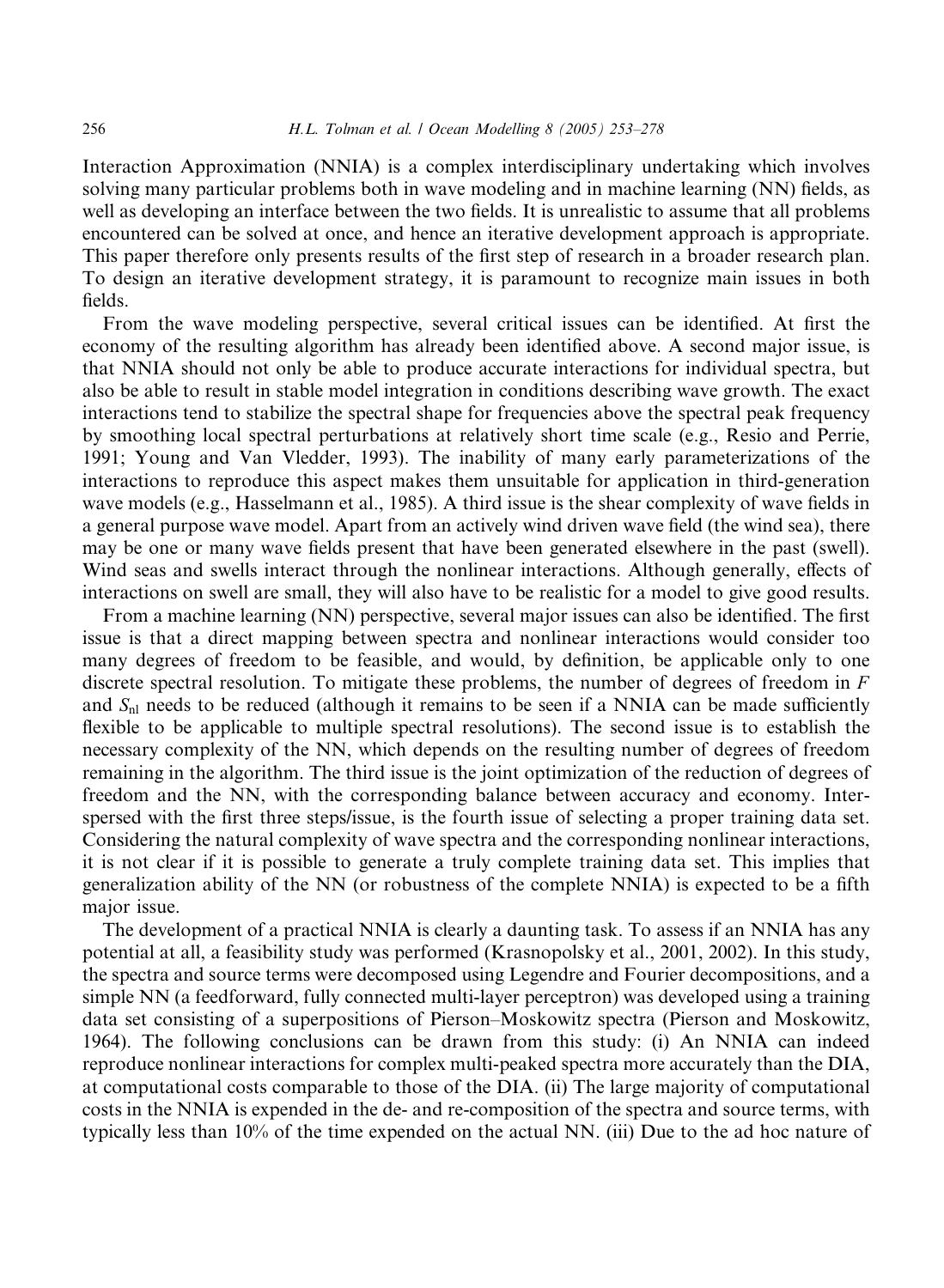the training data set, and the fact that the appropriate scaling behavior was not built into the NNIA, the resulting NNIA proved to have a verylimited applicability.

Considering the above, several critical requirements for the development of a practical NNIA can be identified. Probably the most critical aspect of an NNIA would be the capability to reproduce wave growth for wind sea conditions. Furthermore, this NNIA will have to be sufficiently robust to be applicable to arbitrary growth conditions. Once this capability has been established, the NNIA needs to be generalized for application to arbitrarycombinations of wind seas and swell. However, before an NNIA can be developed specifically for wave growth conditions, the basic mapping procedures for the NNIA have to be established, and need to be made applicable to fairly general wind sea spectra. This is the subject of the present study.

Section 2 describes the basic design considerations for the NNIA, as well as the construction of the training data set. For a basic description of Neural Networks in this context, reference is made to Krasnopolskyet al. (2002). Results for several NNIA designs are presented in Section 3. These results include testing of the NNIA on spectra not used for the training, and spectra generated by a numerical model. The testing is expanded by performing limited model integration with the most promising NNIA. This model integration is not the main focus of the present study. It has been added for completeness, and to facilitate the discussion of future research in Section 4.

## 2. Neural network design and training

The present study is a continuation of work presented in Krasnopolsky et al. (2002, henceforth denoted as KCT). A basic description of NN and the corresponding terminologyused here can be found in Appendix A of KCT. In the present approach, the NN is used to generate a direct mapping algorithm from the spectrum  $F$  to the source term  $S<sub>nl</sub>$ 

$$
S_{\rm nl} = T'(F),\tag{6}
$$

where  $T'$  is a nonlinear operator. In KCT, the mapping is applied directly between the spectrum and the source term. Here we apply the mapping to nondimensional spectra  $F$  and source terms  $\widetilde{S}_{nl}$ , using a normalization frequency  $f_n$ , direction  $\theta_n$  and energy density  $F_n$ 

$$
\tilde{f} = f_n^{-1} f,\tag{7}
$$

$$
\tilde{\theta} = \theta - \theta_n,\tag{8}
$$

$$
\widetilde{F}(\widetilde{f},\widetilde{\theta}) = F_n^{-1}F(f,\theta),\tag{9}
$$

$$
\widetilde{S}_{\rm nl}(\widetilde{f}, \widetilde{\theta}) = g^4 F_n^{-3} f_n^{-11} S_{\rm nl}(f, \theta). \tag{10}
$$

Because we consider single peaked spectra only, it is natural to choose  $f_n$  and  $\theta_n$  to be the peak frequency  $f_p$  and direction  $\theta_p$ , and to choose  $F_n = F(f_p, \theta_p)$ , so that  $F(1, 0) \equiv 1$ . Eq. (6) then becomes

$$
S_{\rm nl} = T(F). \tag{11}
$$

This normalization ensures proper scaling behavior of the NNIA, independent of the approximation of  $T$ . To reduce the size of the mapping problem, and to make the mapping less dependent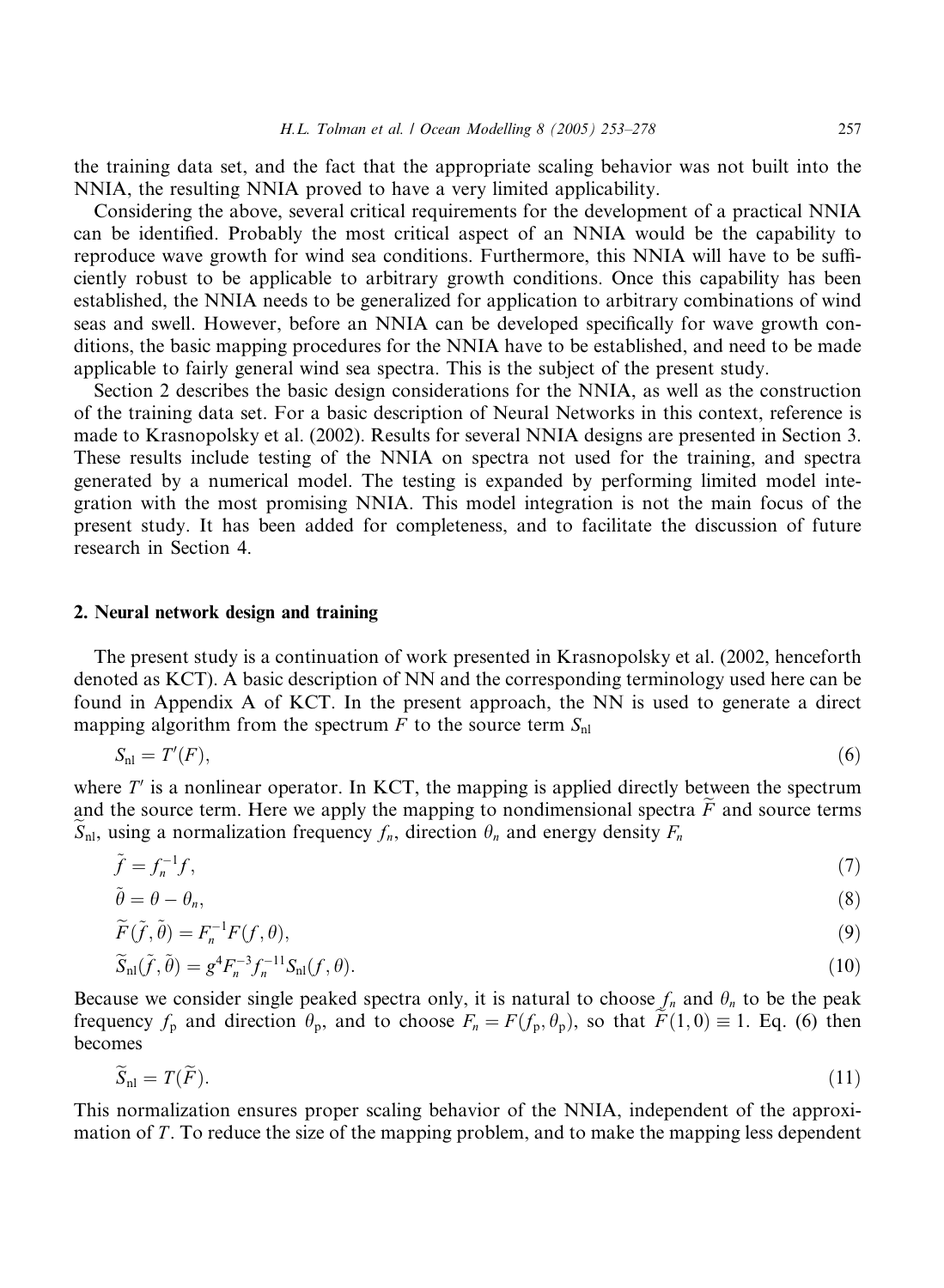on the discrete spectral resolutions, the spectrum  $F$  and source term  $S<sub>nl</sub>$  are represented by a linear superposition of two sets of orthogonal functions  $\Phi_i$  and  $\Psi_a$ . That is

$$
\widetilde{F} \approx \sum_{i=1}^{n} x_i \Phi_i, \quad \widetilde{S}_{\rm nl} \approx \sum_{i=1}^{m} y_i \Psi_i,
$$
\n(12)

where  $x_i$  and  $y_q$  are the expansion coefficients. The orthogonality of  $\Phi_i$  and  $\Psi_q$  implies that

$$
\int \int \Phi_i \Phi_j = \delta_{ij} = \int \int \Psi_i \Psi_j,
$$
\n(13)

where  $\delta_{ij} = 1$  for  $i = j$  and  $\delta_{ij} = 0$  otherwise, and where the double integral identifies integration over the spectral  $(f, \theta)$  space. Given Eq. (13), the expansion coefficients in Eq. (12) are given by

$$
x_i = \int \int F \Phi_i, \quad y_i = \int \int S_{\rm nl} \Psi_i.
$$
 (14)

Since each orthogonal sets of functions  $\{\Phi_i\}_{i=1,\dots,\infty}$  and  $\{\Psi_q\}_{q=1,\dots,\infty}$  constitute a complete set, they provide a basis to represent arbitrary functions in the spectral domain as assumed in Eq. (12). Then the accuracy of the approximation depends only on the truncation of the sets at n and m components in (12). Substituting (12) into Eq. (11) gives

$$
\vec{Y} = T(\vec{X}),\tag{15}
$$

which represents a mapping of the finite vectors  $\vec{X} \in \mathbb{R}^n$  and  $\vec{Y} \in \mathbb{R}^m$ , and where T still represents the full nonlinear interaction operator. This operator can be approximated with a NN with  $n$ inputs and  $m$  outputs and  $l$  internal components (see Appendix A of KCT)

$$
\vec{Y} \approx T_{\text{NN}}(\vec{X}).\tag{16}
$$

The accuracy of the approximation  $T_{NN}$  is determined by l, and can generally be increased by increasing *l*. The NN approximation  $T_{NN}$  of T is developed using a process called 'training'. A training data set is generated with pairs of vectors  $\vec{X}$  and  $\vec{Y}$ . This data set is then used to train the NN that is central to  $T_{NN}$  (see KCT). In our case, a representative set of spectra  $F_p$  has to be generated with corresponding (exact) interactions  $S_{nl,p}$ . Our exact interactions are calculated according to the Webb–Resio–Tracy(WRT) method (Webb, 1978; Tracyand Resio, 1982; Resio and Perrie, 1991), as implemented in the portable exact interactions package developed by Van Vledder (2002b). <sup>4</sup> For each pair  $(F, S_{nl})_p$ , the corresponding vectors  $(\vec{\bar{X}}, \vec{Y})_p$  are determined using Eq. (14). All pairs of vectors are then used to train the NN to obtain  $T_{NN}$ . Note that the training of a NN is generally very time consuming. However, it needs to be performed only once, after which the application of the NN is generally very fast.

After  $T_{NN}$  has been obtained by training, the resulting NN Interaction Approximation (NNIA) algorithm consists of five steps:

<sup>4</sup> Version 3 of the software used here.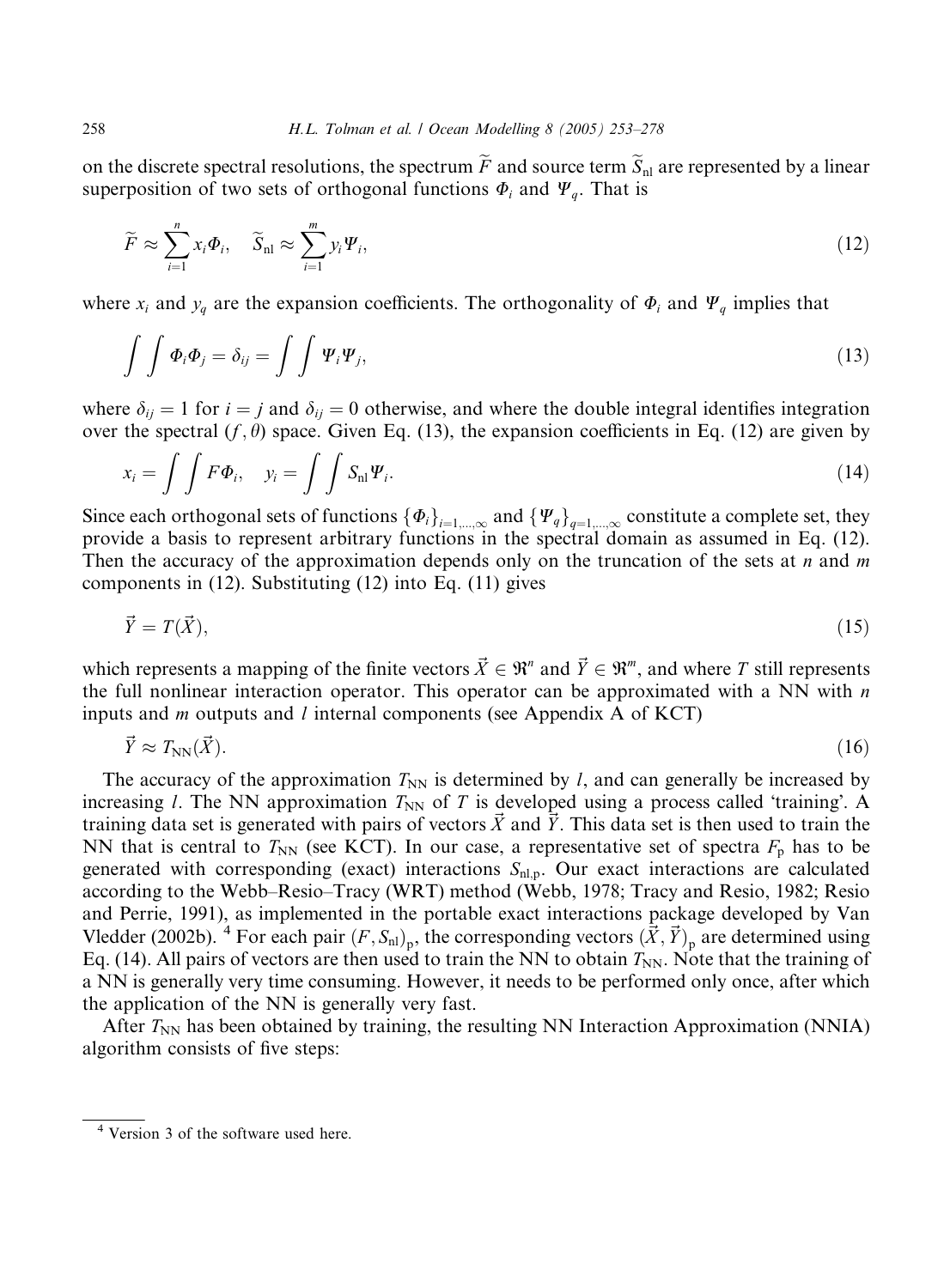- (i) Convert F to F using Eq. (9).
- (ii) Decompose  $\tilde{F}$  by applying Eq. (14) to calculate  $\vec{X}$ .
- (iii) Estimate  $\vec{Y}$  from  $\vec{X}$  using Eq. (16).
- (iv) Compose  $\widetilde{S}_{nl}$  from  $\vec{Y}$  using Eq. (12).
- (v) Convert  $\tilde{S}$  to  $\tilde{S}_{nl}$  using Eq. (10).

In the design of such an NNIA, two main issues need to be addressed: The first is the selection of the type and number of basis functions. The second is the construction of the training data set. Because a training data set is also required to assess the accuracy of selected basis functions, the training data set will be discussed first.

The training data set has to provide an envelope of realistic spectra, to assure that the resulting NNIA 'interpolates' rather than extrapolates. Sources for training spectra could be observations, models, or parametric spectral descriptions. Considering that in the present study we seek for a natural envelope of spectra, observations might be considered appropriate. However, observed spectra are less suitable, because the directional properties of such spectra are generally poorly known, and are dependent on the data analysis techniques used.

Because the NNIA is ultimately intended to replace the exact interactions in a wave model, modeled wave spectra could be considered ideal for developing the NNIA. However, two practical aspects hamper generating such a training data set. The first is the prohibitive cost of running a wave model with exact interactions, the second is that there are no properlytuned and validated input and dissipation parameterizations available to be used with the exact interactions. Finally, the nonlinear interactions are known to stronglyregulate the spectral shape. We therefore expect that a set of modeled spectra and source terms form a less broad envelope of conditions than can be generated with parametric spectra. It is expected that a broader envelope of training conditions will result in a more expensive NNIA. For this reason, a training data set composed out of parametric spectra has been considered here.

It is unavoidable that a parameterically generated training data set cannot incorporate all typical peculiarities of model wave spectra. It may therefore be expected that a reasonable description of source terms for fairly arbitrary spectra can be found, but that such an NNIA cannot yet result in a stable model integration. Taking into account the intended scope of the present study, this is considered acceptable here.

The parametric spectra used here for training the NNIA consist of several components. A general description is given here, whereas details of the corresponding equations are given in Appendix A. The basic description of the frequency spectrum is provided by the commonly used and versatile JONSWAP formulation (see, e.g., Hasselmann et al., 1973). To obtain a full twodimensional spectrum, directional distributions of Hasselmann et al. (1980) and Ewans (1998) are used. The former represents a classical directional distribution. The latter represents a more modern view, allowing for bimodality in the directional distribution. A review of recent directional distributions can also be found in the latter paper. To this parametric spectrum a directional shear is added. To make these spectra even more general, random noise is added with a given relative magnitude and with given scales in spectral space. With this parametric spectral description, sets of 15,000 spectra and source terms have been generated using Monte Carlo realizations of the relevant parameters of the spectrum (See Appendix A). 10,000 of these spectra were used for generating basis functions and for the training of the NN. The remaining 5000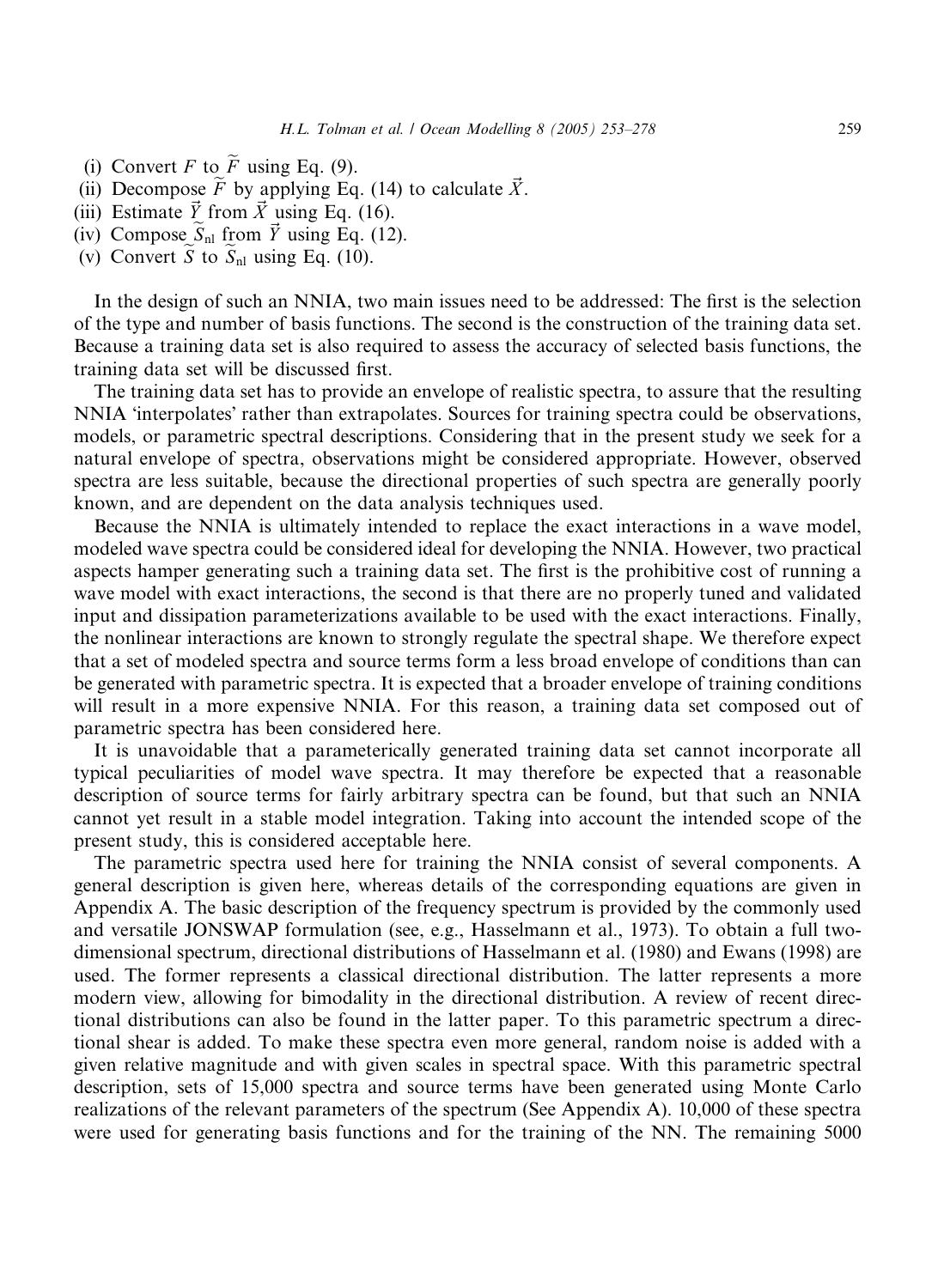spectra were used to control and stop the training, and to avoid overfitting (as will be discussed in detail below). An independent set of 10,000 spectra and source terms was generated to validate the resulting algorithm.

Two approaches have been used for the basis functions: The first is a mathematical basis taken from KCT, with the normalization as discussed above added for the present study. As is common in the parametric spectral description of wind waves, separable basis functions were chosen where the frequency and angular dependence were separated. For example, for  $\Phi_i$  in Eq. (12) this implies

$$
\Phi_i(f,\theta) \Rightarrow \Phi_{ij} = \phi_{f,i}(f)\phi_{\theta,j}(\theta). \tag{17}
$$

A similar separation was used for  $\Psi_q$ . Considering the strongly suppressed behavior of F and  $S_{nl}$  for  $f \to 0$  and the quickly decreasing asymptotic behavior for  $f \to \infty$ , generalized Laguerre's polynomials  $L_i^{\alpha}$  (Abramowitz and Stegun, 1964) are used to define  $\phi_f$  and  $\psi_f$ :

$$
\phi_{f,i} = \left[\frac{i!}{\Gamma(\alpha+i+1)}\right]^{1/2} f^{\alpha/2} e^{-f/2} L_i^{\alpha}(f),\tag{18}
$$

where  $\psi_{f,i}$  is defined similarly. Because in KCT no directional preferences existed in the training data set of F and  $S_{nl}$ , Fourier decomposition was used for  $\phi_{\theta}$  and  $\psi_{\theta}$ .

The advantage of this choice of basis functions is the simplicity of the generation of the bases. Disadvantages are the slow convergence of the decompositions (12), as illustrated below, and the necessity to use large values for  $\alpha$  to sufficiently suppress basis functions for  $f \to 0$ . The value of  $\alpha$ is limited from above by the numerical stability of the procedure used to generate the basis. This choice of basis functions will henceforth be denoted as the 'mathematical' basis.

As an alternative, a second approach to the basis functions has been investigated in the present study. In this approach, Empirical Orthogonal Functions (EOFs) or principal components are used (Lorenz, 1956; Jolliffe, 1986). EOFs have previouslybeen used in wave modeling to describe nonlinear interactions byAllender et al. (1985) and Hasselmann et al. (1985), but without the rigorous optimization and fitting procedures presentlyavailable in the NN field. EOFs are created from the fields to be decomposed and form a statisticallyoptimal basis. In the present case, the basis functions  $\Phi_i$  and  $\Psi_j$  are functions of two variables f and  $\theta$ . The set of spectra F and source terms  $S<sub>nl</sub>$ , which are used for the training of the NN, are also used to generate the EOFs for decomposing  $F$  and  $S<sub>nl</sub>$ . When using EOFs, the basis generation procedure is computationally expensive, with the cost increasing as the resolution of F and  $S<sub>nl</sub>$  increases. However, like the NN training, the basis generation needs to be performed onlyonce. Stored results can be used without the need for re-calculation in a practical NNIA.

The main advantage of EOFs is the fast convergence of the decomposition. This is illustrated in Fig. 1, which shows the average absolute value  $C_i$  of the *i*th component of the basis

$$
C_i = \frac{1}{N} \sum_{j=1}^{N} |y_i^j|, \quad i = 0, 1, \dots, (m-1),
$$
\n(19)

where N is the number of test spectra  $(N = 10,000$  in the present study). The rapid and systematic decrease of  $C_i$  with increasing i for the EOF basis (solid line in Fig. 1) indicates rapid convergence. In contrast, the mathematical basis converges more slowly, and does not show monotonic convergence behavior.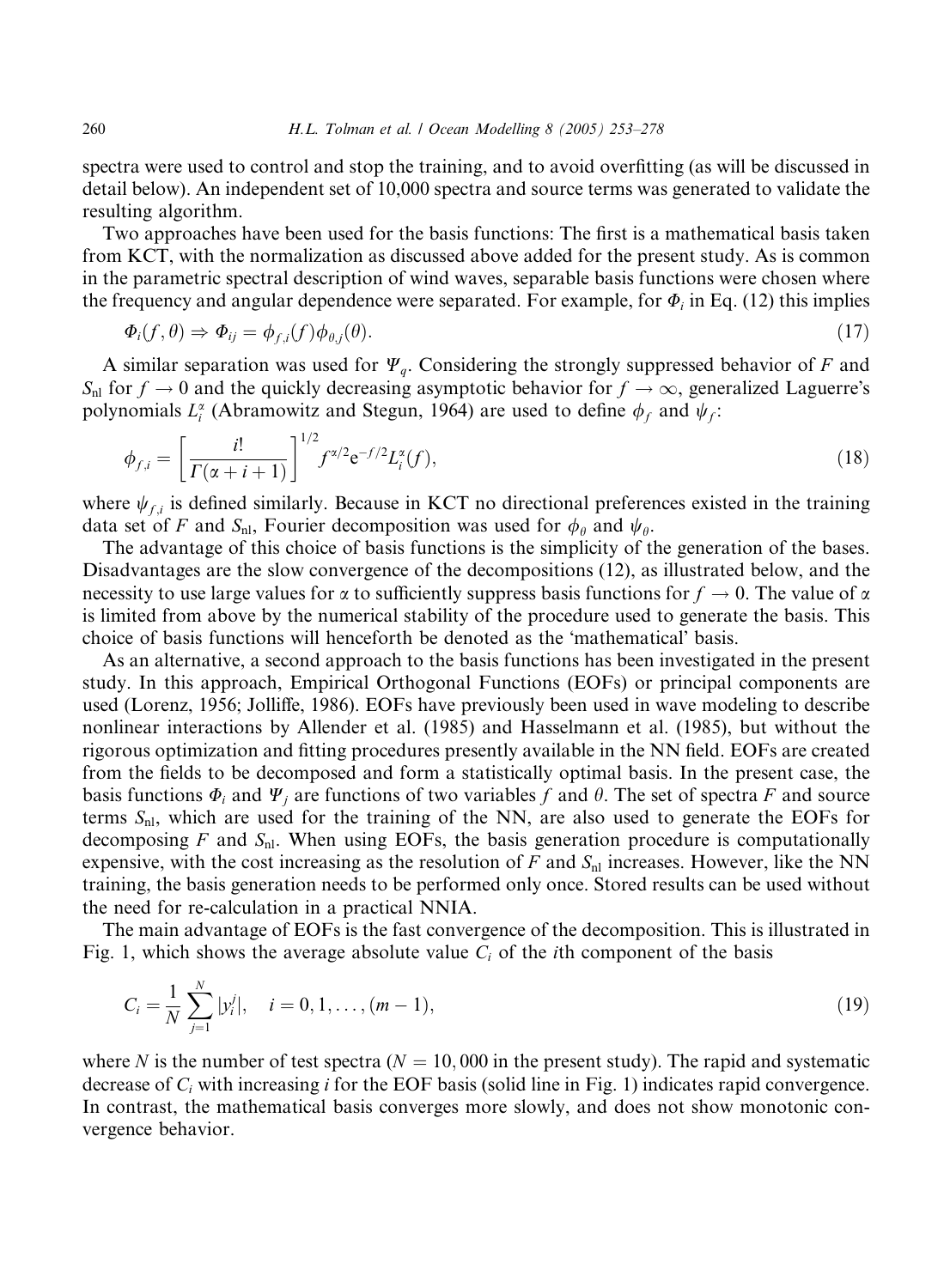

Fig. 1. Average absolute value of the *i*th component in the decomposition of  $S<sub>nl</sub>$  for the entire training data set, for the mathematical basis  $(--)$  or the EOF basis  $(-)$ .

The present NNIAs include three parameters that influence their accuracy:  $n$ ,  $m$  and  $l$ . The parameter l represents the number of components inside the NN, and will be considered later. For the mathematical basis, the numbers of basis functions,  $n = 50$  and  $m = 150$ , were selected (see Eq. (12)) based on the somewhat arbitrary criterion that  $C_{(n,m)}/C_1 \approx 0.1$ . Fig. 1 indicates that a similar accuracy can be achieved with the EOF basis with a much smaller number of components  $n$  and m. Alternatively,  $n$  and  $m$  can be taken identical to those used for the mathematical basis, to illustrate the impact of the basis selection on the accuracyof the truncated decomposition. The latter approach is used here. To quantify the relative accuracy of the EOF basis versus the mathematical basis, several statistics have been calculated.

The first set of statistics is based on rms errors  $\epsilon_i$  for individual source terms or spectra

$$
\epsilon_j = \left\{ \int \int \left[ S_{\rm nl}^j(f,\theta) - \widehat{S}_{\rm nl}^j(f,\theta) \right]^2 \mathrm{d}f \, \mathrm{d}\theta \right\}^{1/2},\tag{20}
$$

where S represents the exact source term, and  $\hat{S}$  its approximation (the truncated composition of the basis functions). A similar error can be defined for the spectrum  $F$ . Note that in the following, these errors are always calculated for the normalized spectra and source terms  $\overline{F}$  and  $S_{nl}$ . From the N individual errors  $\epsilon_i$ , a mean individual error  $\bar{\epsilon}_{ind}$  and a standard deviation of individual errors  $\sigma_{\epsilon}$  can be calculated in the conventional way.

The second set of statistics considers errors in spectral space for the entire data set, described here with the 'field' rms error  $\epsilon_F$ ,

$$
\epsilon_{\mathcal{F}}(f,\theta) = \left\{ \frac{1}{N} \sum_{j=1}^{N} \left[ S_{\rm nl}^{j}(f,\theta) - \widehat{S}_{\rm nl}^{j}(f,\theta) \right]^{2} \right\}^{1/2},\tag{21}
$$

from which the one-dimensional projections  $\epsilon_F(f)$  and  $\epsilon_F(\theta)$  and the mean field error  $\bar{\epsilon}_F$  can be calculated as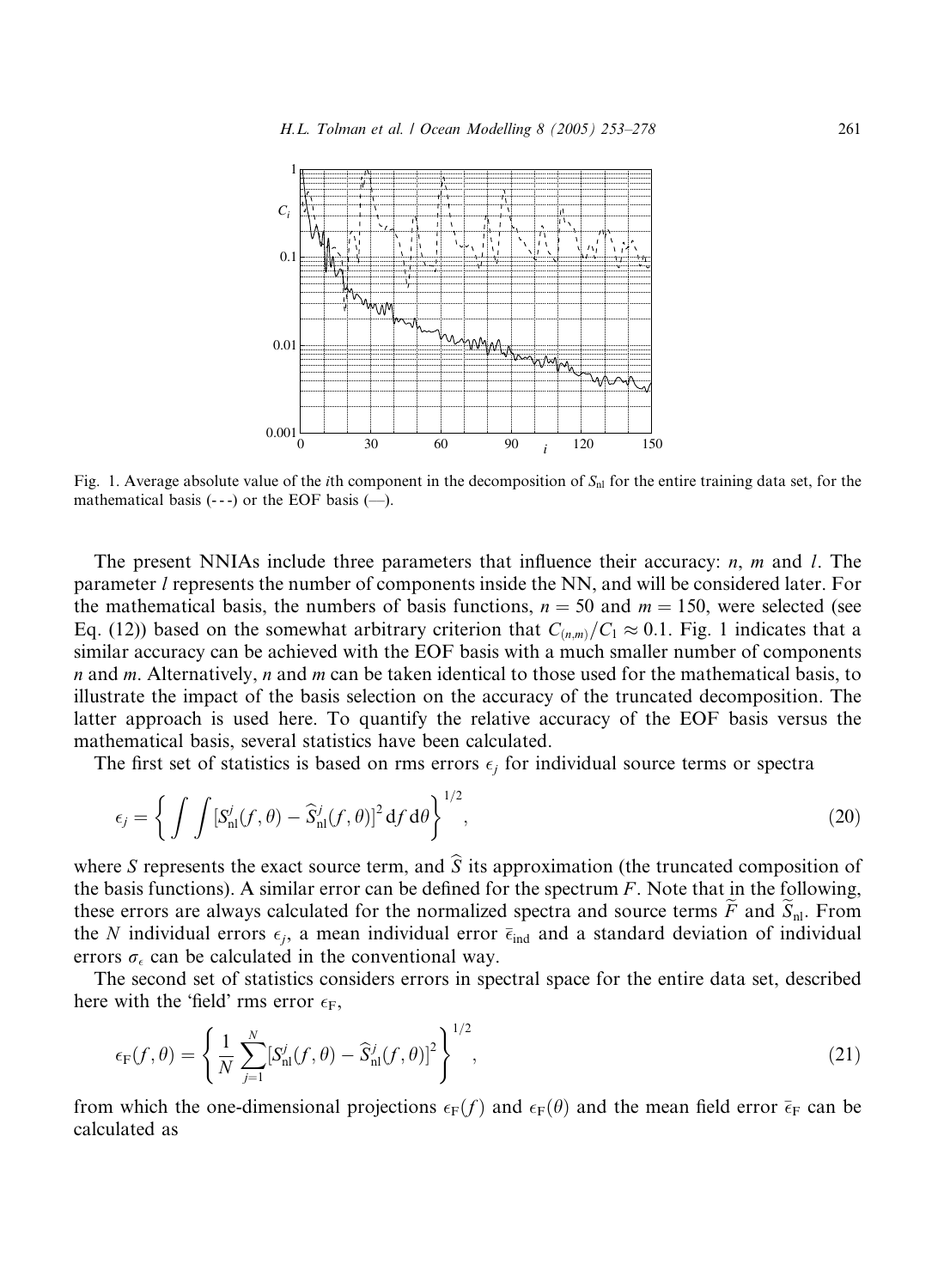$$
\epsilon_{\mathcal{F}}(f) = \int \epsilon_{\mathcal{F}}(f, \theta) d\theta \n\epsilon_{\mathcal{F}}(\theta) = \int \epsilon_{\mathcal{F}}(f, \theta) df \n\bar{\epsilon}_{\mathcal{F}} = \int \int \epsilon_{\mathcal{F}}(f, \theta) df d\theta
$$
\n(22)

The corresponding field bias  $\beta_F(f, \theta)$  and variability (field standard deviation of the exact solution)  $\sigma_F(f, \theta)$  are calculated as

$$
\beta_{\mathcal{F}}(f,\theta) = \frac{1}{N} \sum_{j=1}^{N} [\widehat{S}_{\mathrm{nl}}^{j}(f,\theta) - S_{\mathrm{nl}}^{j}(f,\theta)],
$$
\n(23)

$$
\sigma_{\rm F}(f,\theta) = \left\{ \frac{1}{N-1} \sum_{j=1}^{N} \left[ S_{\rm nl}^{j}(f,\theta) - \frac{1}{N} \sum_{j=1}^{N} S_{\rm nl}^{j}(f,\theta) \right]^{2} \right\}^{1/2}.
$$
\n(24)

Note that the latter parameter is not an error measure, but a measure for the variabilityof spectra and source terms in the training data set. A comparison of this variability with the field error  $\epsilon_F$  provides a relative error measure. One-dimensional field biases  $\beta_F(f)$  and  $\beta_F(\theta)$  and variabilities  $\sigma_F(f)$  and  $\sigma_F(\theta)$  are calculated by integration, as in Eq. (22).

Table 1 shows the bulk statistics for the mathematical and EOF bases generated from the training data set of 10,000 cases. The statistics are calculated from the independent validation set of 10,000 spectra and source terms. For the spectrum  $F$ , the EOF basis results in an error that is a factor of 4.7 ( $\bar{\epsilon}_{ind}$ ) or 8.0 ( $\bar{\epsilon}_{F}$ ) smaller than for the mathematical basis. For the source term  $S_{nl}$  the factors of improvement are 8.3 and 13.3, clearly indicating the superior results obtained with the EOF bases.

With the above established basis functions, the NN can be trained and tested. The training was performed using a backpropagation algorithm (Rumelhart et al., 1986), and the Nguyen and Widrow (1990) algorithm was used to initialize the NN weights. As mentioned above, the accuracy of the mapping  $T_{NN}$  in Eq. (16) depends on the number of internal elements l in the NN. An increase in *l*, in principle, results in a more accurate NN. In practice, however, since the data include errors, an optimum  $l$  exists. In our case, truncation in the decomposition introduces errors. If a dataset includes errors, a choice of  $l$  that is too large results in 'over-fitting' of the data. In such a case, the NN tries to fit the errors in the data, rather than the useful content. Unfortunately, the optimum l can only be estimated by trial and error. In Table 2, the impact of l on the accuracy of the NN is investigated. A similar comparison of errors for the training and test data sets was used to determine the proper moment to stop the training for each choice of l.

| Table 1 |  |  |  |  |  |  |                                                                                                                                                                           |  |  |
|---------|--|--|--|--|--|--|---------------------------------------------------------------------------------------------------------------------------------------------------------------------------|--|--|
|         |  |  |  |  |  |  | Mean individual rms error $\bar{\epsilon}_{ind}$ , standard deviation $\sigma_{\epsilon}$ , and mean field error $\bar{\epsilon}_{F}$ for 10,000 validation spectra F and |  |  |
|         |  |  |  |  |  |  | source term $S_{nl}$ due to the decomposition onto a truncated basis with $n = 50$ and $m = 150$ components, respectively                                                 |  |  |

|                           | <b>Basis</b> | $\epsilon_{\rm F}$ | $\epsilon_{\text{ind}}$ | $\sigma_{\epsilon}$ |
|---------------------------|--------------|--------------------|-------------------------|---------------------|
| $\widetilde{\phantom{m}}$ | Mathematical | 0.14               | 0.0350                  | 0.0160              |
| E                         | EOF          | 0.03               | 0.0044                  | 0.0067              |
| $\widetilde{\phantom{m}}$ | Mathematical | 0.5175             | 0.0425                  | 0.1397              |
| ບnl                       | EOF          | 0.0623             | 0.0032                  | 0.0089              |

All errors are calculated using the independent validation data set.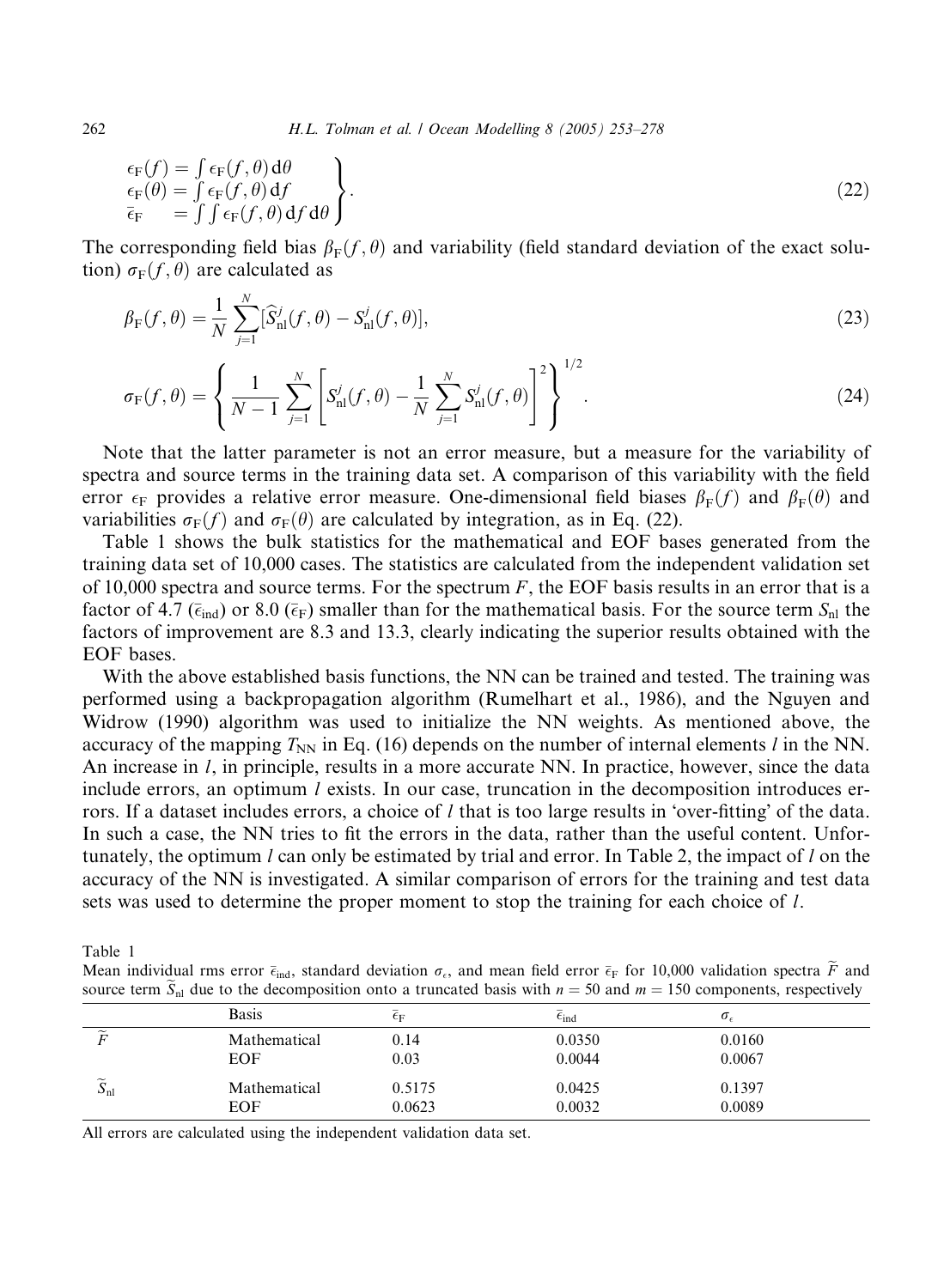|            |           | Test set |           |  |
|------------|-----------|----------|-----------|--|
| bias       | rms error | bias     | rms error |  |
| 0.08<br>25 | 131.0     | 0.31     | 141.7     |  |
| 30<br>0.07 | 124.1     | 0.12     | 131.8     |  |
| 35<br>0.10 | 111.8     | 0.06     | 126.0     |  |
| 40<br>0.16 | 101.6     | 0.10     | 121.9     |  |
| 45<br>0.09 | 102.4     | 0.16     | 122.0     |  |
| 50<br>0.04 | 100.7     | 0.12     | 119.1     |  |
| 55<br>0.06 | 99.8      | 0.10     | 123.2     |  |
| 60<br>0.07 | 98.4      | $-0.06$  | 125.3     |  |
| 65<br>0.07 | 97.8      | 0.11     | 126.9     |  |

Biases and rms errors of components of the nonlinear interactions  $\vec{Y}$  as estimated by the Neural Network (Eq. (16)) using the EOF bases as a function of the number of internal components  $l$  in the NN

Errors are calculated per training or test case, and averaged over all cases.

Table 2 shows biases and rms errors of  $\vec{Y}$  as estimated by the NN for the training data set and for an independent test data set. The EOF decomposition with  $n = 50$  inputs and  $m = 150$  outputs is considered, with  $l$  ranging from 25 to 65 with increments of 5. The biases do not depend significantly on  $l$ . The rms errors for the training dataset improves monotonically with increasing  $l$ . However, for the test data set, the rms error has a minimum for  $l = 50$ . This suggests that overfitting starts to occur for  $l > 50$ . For this reason,  $l = 50$  has been used in the following sections.

# 3. Results

Table 2

In this section, results for two versions of the NNIA will be discussed. For convenience, the NNIA using the mathematical basis will be denoted as NNIA-M, whereas the EOF based NNIA will be denoted as the NNIA-E. The two NNIAs are compared using bulk statistics, sample source terms for one of the independent validation spectra (belonging to the same envelope of conditions as the training data set), and sample source terms for a spectrum generated bya wave model (outside the envelope of training conditions). As discussed in Section 1, this covers the main scope of the present study. Looking forward to subsequent parts of this study, a simple model integration test is performed with the NNIA-E, and its economy is briefly assessed.

A first comparison of the original DIA, NNIA-M and NNIA-E is given in Table 3, in which the mean rms errors of Eqs. (20)–(22) for the three parameterizations are presented. In this context,

Table 3

The mean individual rms error  $\bar{\epsilon}_{ind}$ , the corresponding standard deviation  $\sigma_{\epsilon}$ , and the mean field error  $\bar{\epsilon}_{F}$  for 10,000 validation source terms estimated with the DIA, NNIA-M or NNIA-E

| Algorithm | $\overline{\phantom{0}}$<br>EЕ | $\epsilon_{\text{ind}}$ | $\sigma_{\epsilon}$ |
|-----------|--------------------------------|-------------------------|---------------------|
| DIA       | .3266                          | 0.3124                  | 0.5273              |
| NNIA-M    | 0.6590                         | 0.0882                  | 0.1888              |
| NNIA-E    | 0.2836                         | 0.0354                  | 0.0750              |

Errors are calculated using the independent validation data set.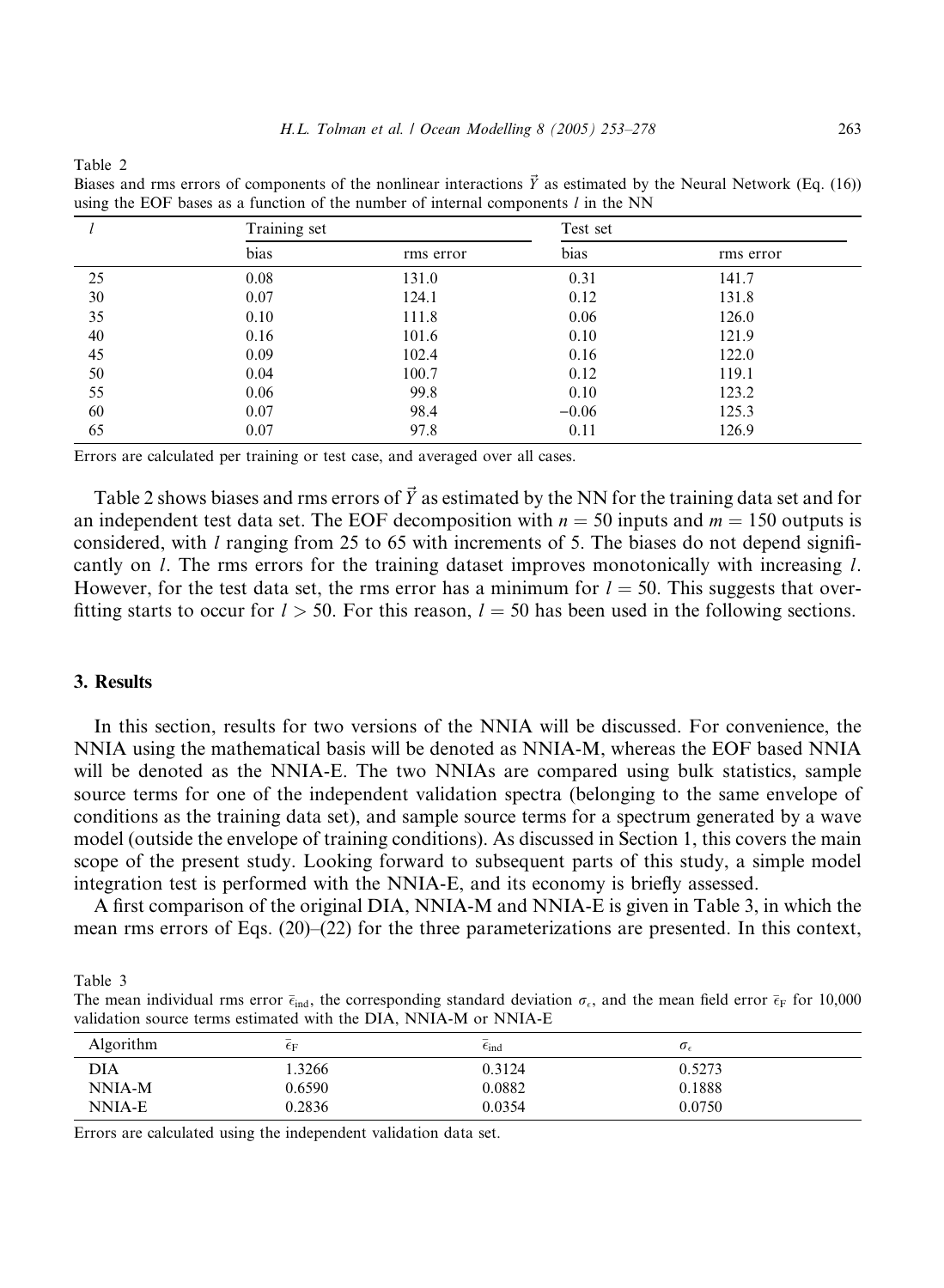$S<sub>nl</sub>$  represents the DIA or NNIA estimate of the source term (instead of the truncated representation considered in the previous section). Using the mean field error  $\bar{\epsilon}_F$  as the quantitative performance measure, the NNIA-M is 2.0 times more accurate than the DIA, and the NNIA-E is 4.7 times more accurate than the DIA. Using the mean individual rms error  $\bar{\epsilon}_{ind}$ , these ratios are 3.5 and 8.8, respectively. For both error measures, the NNIA-M, therefore, clearly outperforms the DIA, and the NNIA-E is significantlymore accurate than the NNIA-M.

A more detailed impression of the errors of the different parameterizations can be obtained by analyzing the rms field errors  $\epsilon_F(f, \theta)$  and  $\epsilon_F(f, \theta)$ , as in Eqs. (21)–(23), in more detail. The corresponding one-dimensional errors as a function of frequency f or direction  $\theta$  for the validation set of 10,000 spectra are presented in Fig. 2. These field errors are calculated for normalized spectra and source terms. Hence the peak of each individual spectrum is bydefinition at  $f = 1$  and  $\theta = 0$ . It is therefore expected that these field errors are representative for distinct spectral ranges, such as near peak, equilibrium and low-frequency ranges.

The bias of the DIA in frequency space (chain line in Fig. 2a) shows a remarkable similarity with the typical signature of  $S<sub>nl</sub>(f)$ . This implies that the DIA systematically overestimates the magnitude of the energy shifts in frequency space. The bias of the DIA in direction space (chain line Fig. 2b) is distinctly negative near the mean direction ( $\theta \approx 0$ ) and distinctly positive at larger



Fig. 2. One-dimensional field biases (upper panels) and rms errors (lower panels) as a function of frequency  $f$  (left panels) or direction  $\hat{\theta}$  (right panels) for DIA (chain line) NNIA-M (---) and NNIA-E ( $\cdots$ ). Solid line in lower panels represents the variability in the exact interactions  $(Eq. (24))$ .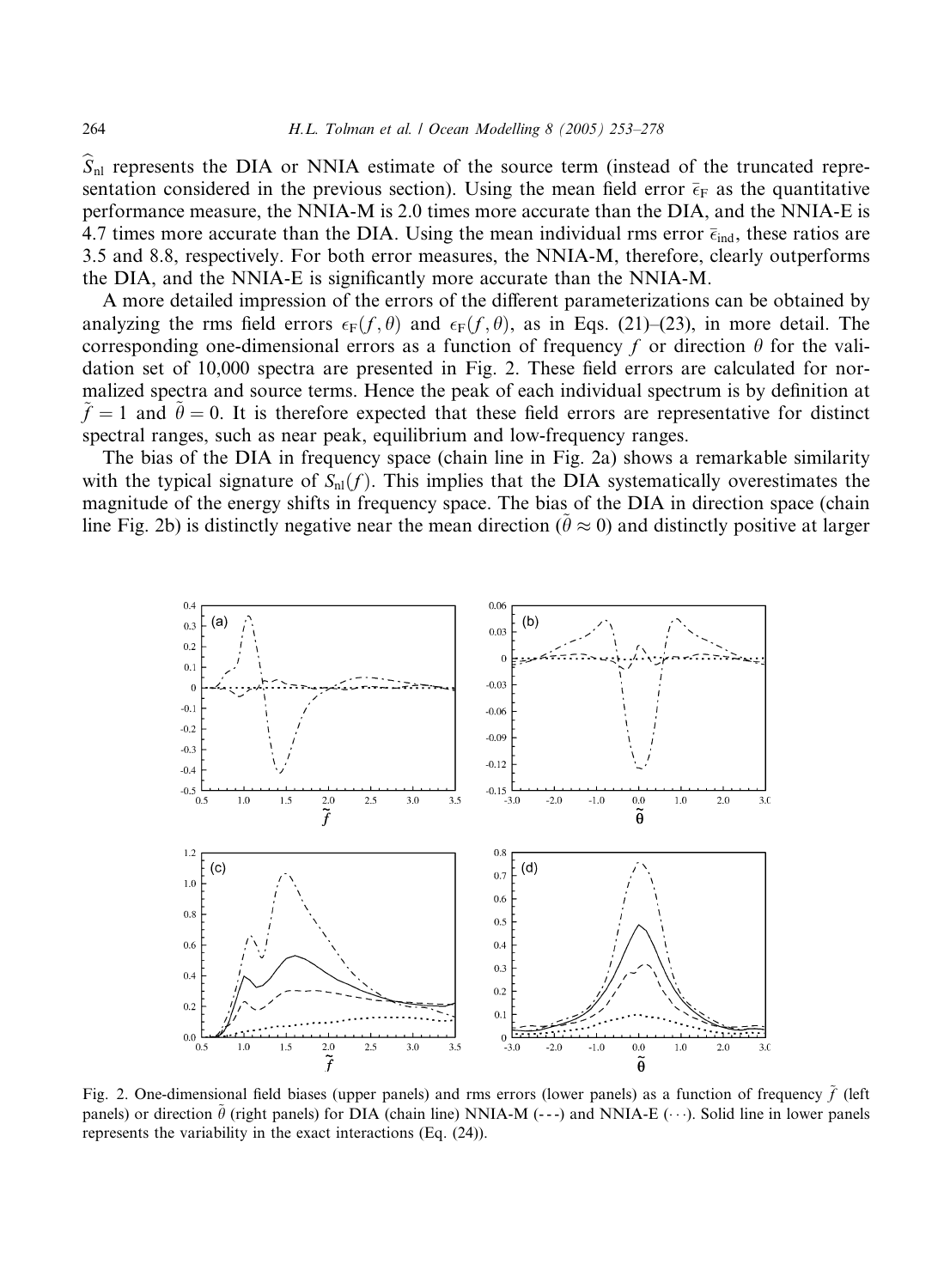absolute angles, implying that the DIA spuriously broadens the directional distribution. Both deficiencies were already identified by Hasselmann et al. (1985) for selected test spectra, and are confirmed here to be present for a broad range of spectral shapes.

The NNIA-M shows greatly reduced biases compared to the DIA (compare dashed and chain lines in Fig. 2a and b). In frequency space, the bias of the NNIA-M shows a behavior opposite to that of the exact interactions, with a slight negative lobe at low frequencies and a positive lobe for intermediate frequencies (dashed line in Fig. 2a). This suggests that the NNIA-M slightly underestimates the re-distribution of energy in frequency space. The biases in directional space are more complicated, without a clearly discernible pattern.

The field biases of the NNIA-E are negligible compared to the biases of either the DIA or the NNIA-M (dotted lines in Fig. 2a and b). For practical purposes, the NNIA-M hence appears to be free of systematic biases.

The rms field errors of all three parameterizations in frequency and direction space ( $\epsilon_F(f)$ ) and  $\epsilon_F(\theta)$ , chain, dashed and dotted lines 2c and d), in broad lines show similar behavior as the corresponding variability in the exact interactions (solid lines). This suggests that relative errors in all parameterizations are fairly constant in spectral space.

The rms errors of the DIA (chain lines in Fig. 2c and d) are larger than the variabilityin the exact interactions in the test data set (solid lines). This is not surprising, because the DIA has been documented to overestimate interactions in this region by typically a factor of  $2-3$ (e.g., Hasselmann et al., 1985). The figures shown indicate again that the previouslyreported poor quantitative behavior of the DIA is prevalent for a large range of spectral shapes. The NNIA-M presents a clear improvement over the DIA for all but the highest frequencies  $(f > 2.5$ ; compare chain and dashed lines in Fig. 2c). The NNIA-E provides an improvement over both the DIA and NNIA-M. Note that the improved behavior of the NNIA-E is mostly realized for frequencies  $f < 2$ . For higher frequencies, the NNIA-E shows the best performance of all three parameterizations, but with smaller relative improvements (dotted lines in Fig. 2c).

Although the bulk error statistics as shown above indicate the potential of an NNIA in terms of accuracy, they do not necessarily imply than the resulting interactions are satisfactorily realistic. To illustrate the latter, the resulting interactions for an arbitraryspectrum from the independent validation data set are presented in Fig. 3. These results were found to be fairlyrepresentative for the entire validation dataset.

Fig. 3a shows a moderatelysheared wind sea spectrum with an asymmetric bimodal directional distribution at high frequencies. Large differences are found between the exact interaction for this spectrum (Fig. 3b) and the DIA (Fig. 3c), both in general shape of the interactions and in magnitude (note that the contours are logarithmically distributed with an increment factor of 2). The NNIA-M (Fig. 3d) is clearlymuch closer to the exact interactions (panel b) than the DIA (panel c). However, the NNIA-M has an unrealistic 'noisy' appearance, which can be attributed to the Gibbs effect as it occurs in Fourier re-composition with truncated series. In the NNIA-E (Fig. 3e), the mathematical decomposition has been replaced byEOFs. This results in a more accurate estimate of the interactions, as alreadyaddressed with bulk statistics above. Visual inspection confirms that it also results in a more realistic representation of the interactions, with no notable spurious noise.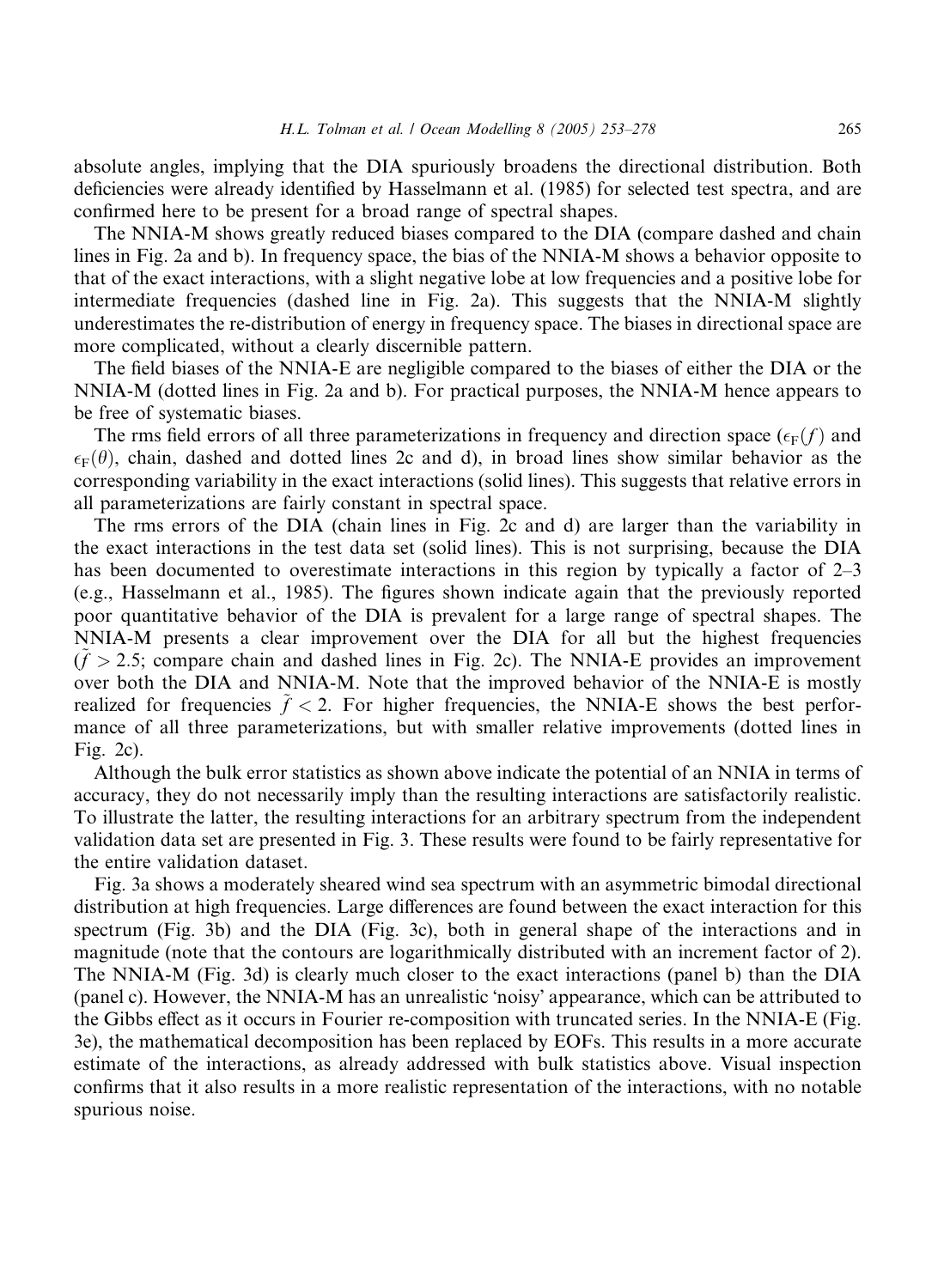

Fig. 3. Normalized parametric spectrum ( $\overline{F}$ , panel a) and nonlinear interactions ( $S_{nl}$ ) according to the exact solution (WRT, panel b), the DIA (panel c), the NNIA-M (panel d), and the NNIA-E (panel e), as a function of the normalized frequency  $(\tilde{f})$ , horizontal axes) and direction  $(\tilde{\theta})$ , vertical axis). Logarithmic contours are at a factor 2 increment. The highest contour for the spectrum is 0.5. The lowest contour for the interactions is  $\pm 100$ . In the color version of this figure, yellow and red shading identifies positive values, and blue shading identifies negative values. In the black and white version solid and dashed lines represent positive and negative values, respectively.

Whereas Fig. 3 shows promising results for the NNIA-E in particular, we stress that the spectrum used here is similar to the spectra used to train the NNIA-E. When such an NNIA is applied to spectra from other sources more modest results maybe expected, when such spectra include features not presently included in the training data set. As mentioned in the introduction, several such features might be expected in model wave spectra. To test the performance of the present NNIAs with respect to model spectra, several such spectra were generated using the WAVEWATCH III model (Tolman, 1991, 2002; Tolman et al., 2002), using the input and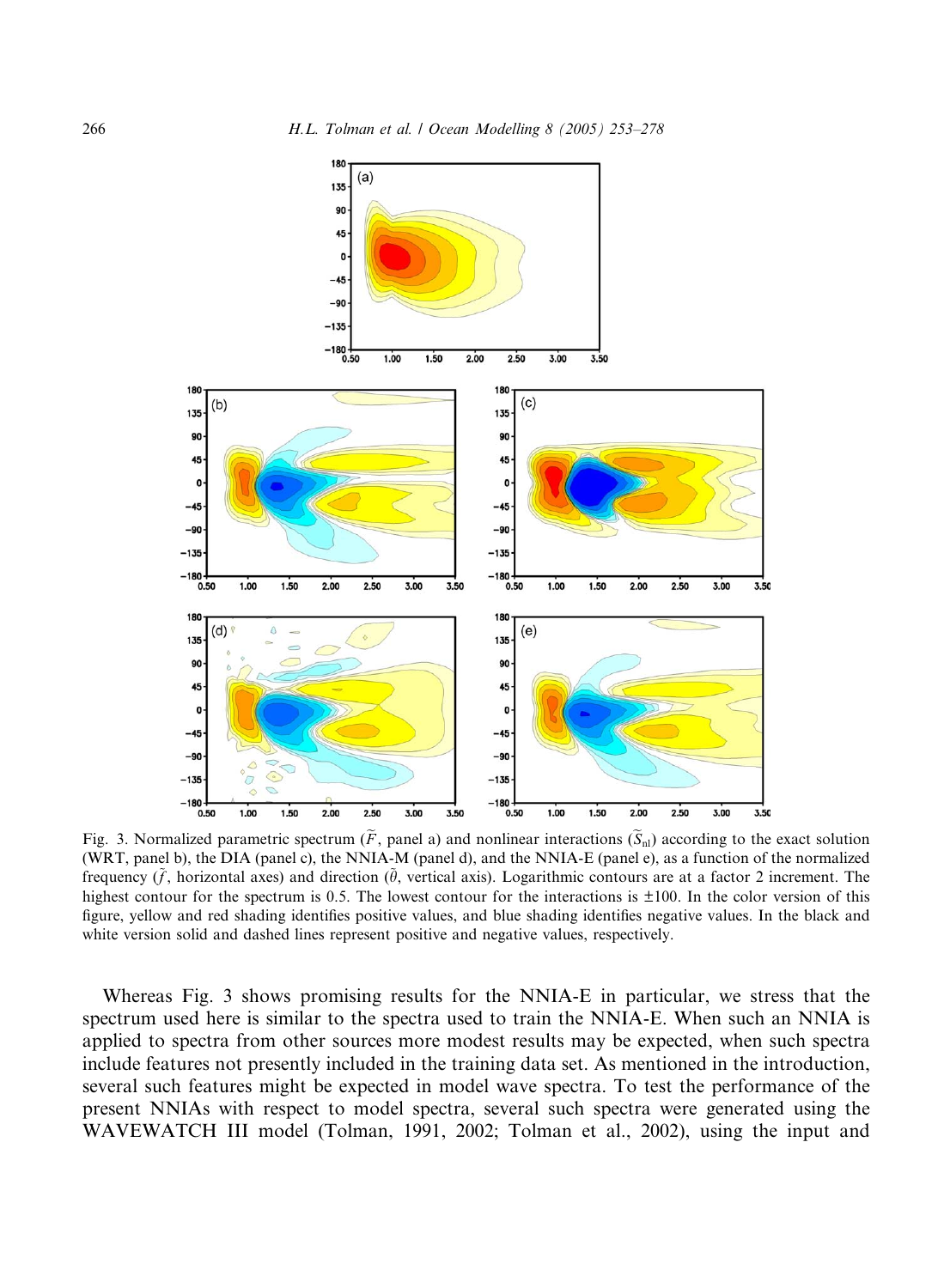

Fig. 4. Wave model spectrum  $(F,$  panel a) and nonlinear interactions  $(S_{nl},$  panels b–e): exact solution (WRT, panel b), DIA (panel c), NNIA-M (panel d), and NNIA-E (panel e), as a function of the frequency (f, with  $f = 0$  at center and  $f = 0.25$  Hz at outer circle) and direction ( $\theta$ , direction in which waves propagate from center of plot). Grid lines are at 15° and 0.05 Hz intervals. Logarithmic contours are at factor 2 increment. The lowest contour for the spectrum is  $2 \times 10^{-1}$  m<sup>2</sup> s. Lowest contour for interactions  $\pm 2 \times 10^{-5}$  m<sup>2</sup>. Shading and line styles as in Fig. 3. The arrow in the center of panel a indicates the wind direction.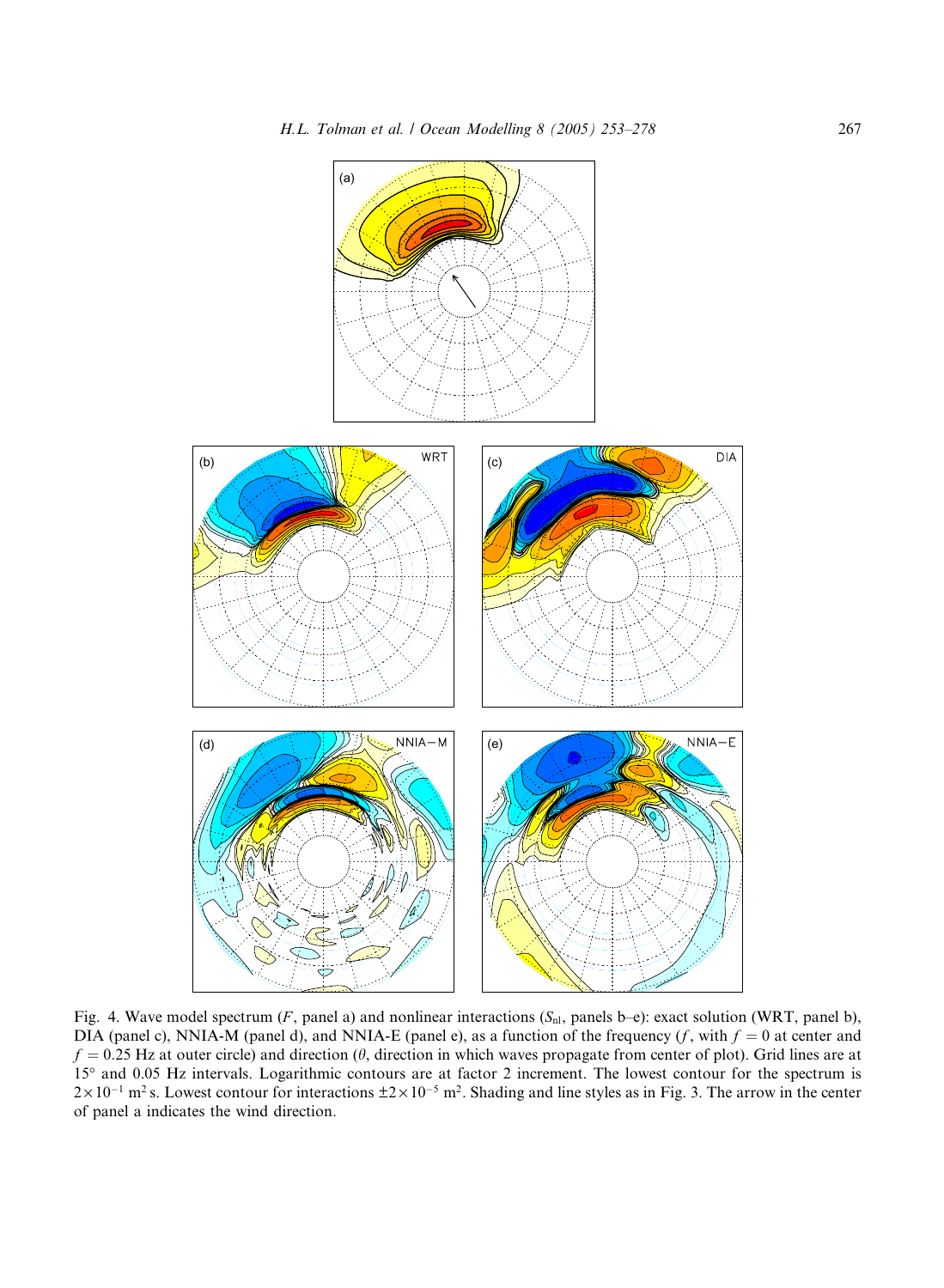dissipation source terms of Tolman and Chalikov (1996) and the WRT interactions of Van Vledder (2002a). An arbitrary spectrum from the interactive test cases provided with WAVE-WATCH III<sup>5</sup> is presented in Fig. 4.

The results in Fig. 4 were obtained with a spectral resolution of 36 directions ( $\Delta\theta = 10^{\circ}$ ) and 35 frequencies starting at 0.0418 Hz, and with an increment factor of 1.07. The wind speed considered is 20 m/s. To obtain the NNIA results for this spectrum, normalization is required. In this normalization, grids are shifted and the calculation grid generally does not cover the entire wave model grid and vice versa. Under such conditions, spectra and source terms not covered at the low frequency end of the grid are assumed to be zero. Spectra at the high frequency end of the discrete space are estimated using an  $f^{-5}$  parametric spectral shape. Following common practice in wave modeling, the results in Fig. 4 are presented using a polar representation.

The exact interactions shown in Fig. 4b have been used to calculate the spectrum shown in Fig. 4a, and are, therefore, consistent with this spectrum. These interactions are mostlysmooth, with locally very sharp features. The estimates from the DIA (Fig. 4c) deviate significantly from the exact interactions, both in details of the source term and in magnitude (note again the logarithmic scaling of the contour levels). The results of the two NNIA algorithms (Fig. 4d and e) differ from each other mainlywith respect to the spurious noise throughout the spectral space in the NNIA-M (Fig. 4d), which is consistent with the noise seen in Fig. 3d. This again clearlyshows the NNIA-E to be superior to the NNIA-M.

The NNIA-E and the WRT interactions differ significantly for the model spectrum in Fig. 4a, compared to the results for the parametric spectrum shown in Fig. 3. Nevertheless, the NNIA-E reproduces several features of the exact WRT interactions much more accurately than the DIA. First, the positive lobe in the WRT solution around  $f = 0.12$  Hz near the NNE direction is well reproduced bythe NNIA-E in both magnitude and shape (compare Fig. 4b and e). The DIA reproduces this feature with the correct amplitude, but over a greatlyextended area in spectral space. Furthermore, the positive-negative signature in the exact interaction for  $f > 0.10$  Hz going from NNW to NE appears somewhat more realistic in the NNIA-E algorithm than in the DIA. The two main differences between the WRT and the NNIA-E algorithms are the spurious positive lobe in the NNIA-E at  $f = 0.17$  Hz in the NE direction, and its much broader signature for  $f > 0.15$  Hz. Considering the similar behavior in NNIA-M and NNIA-E, this is most likely due to features of the modeled spectrum that are not present in the training data set (as discussed in Section 2). This will be discussed in more detail in Section 4.

As a final test of the capability of the NNIA-E, it has been applied in the WAVEWATCH III model to provide an actual model integration. Using the same model setup as used for generating the model spectrum above, a homogeneous growth test (propagation terms switched off in Eq. (1)) is performed with a wind speed of 20 m/s and with an initial spectral peak frequency of 0.15 Hz. Results for the first 3 h of model integration with the default WAVEWATCH III model, which is based on a re-scaled DIA (Tolman and Chalikov, 1996), are presented in Fig. 5. The corresponding results obtained with the NNIA-E are presented in Fig. 6.

 $5$  i.e., the  $12 \times 12$  grid 'out-of-the-box' test case.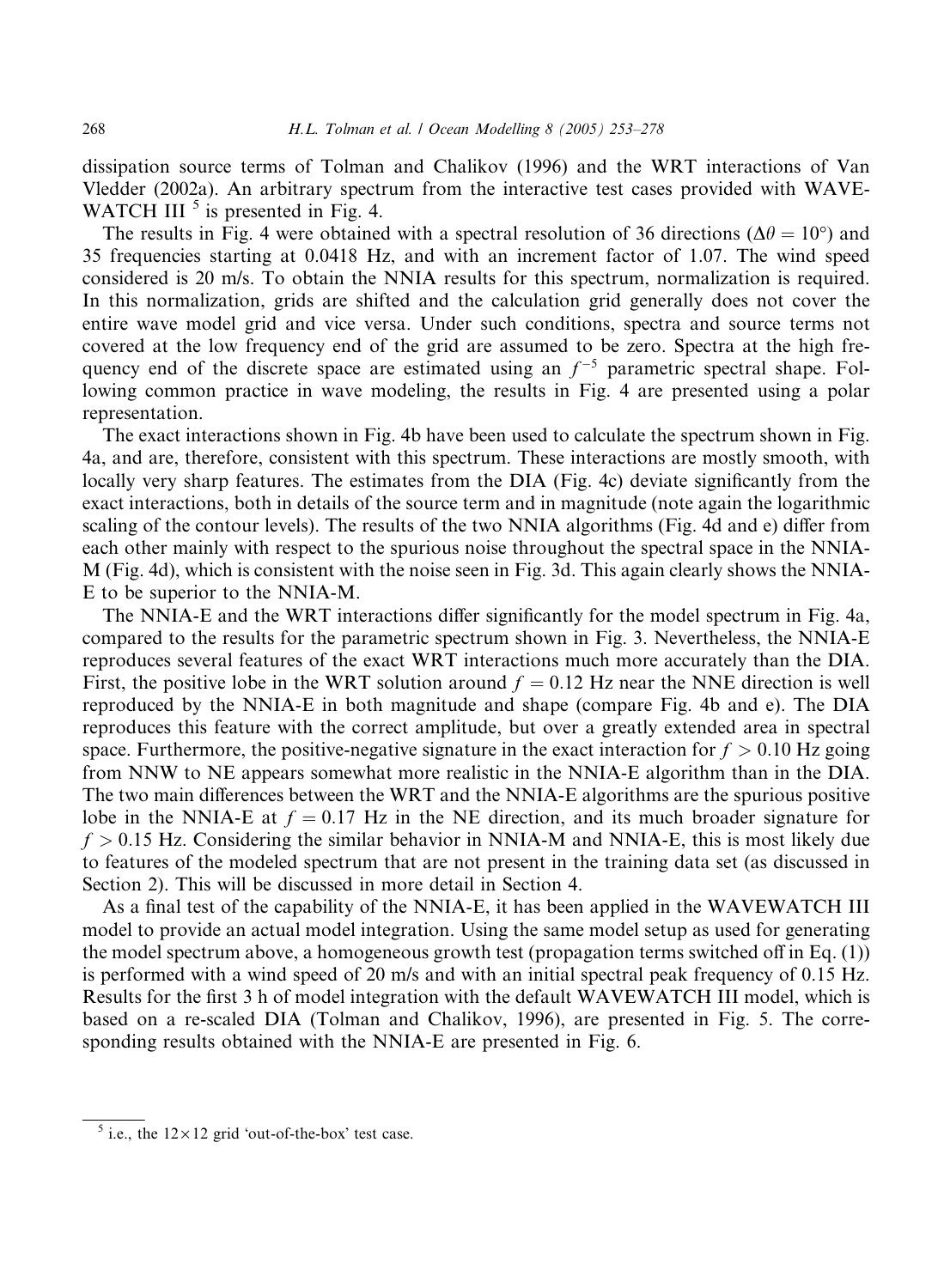

Fig. 5. Model spectra (left panels) and nonlinear interactions (right panels) after (a) 1 h, (b) 2 h and (c) 3 h calculated using the default WAVEWATCH III model (DIA). Spectral representation and legend as in Fig. 4. Lowest contour for spectrum  $2 \times 10^{-5}$  m<sup>2</sup> s. Lowest contours for interactions  $\pm 5 \times 10^{-5}$  m<sup>2</sup>. The initial conditions consist of a JONSWAP spectrum with  $f_p = 0.15$  Hz,  $\gamma = 2$ , and the Hasselmann et al. (1980) directional distribution. The wind is constant at 20 m/s.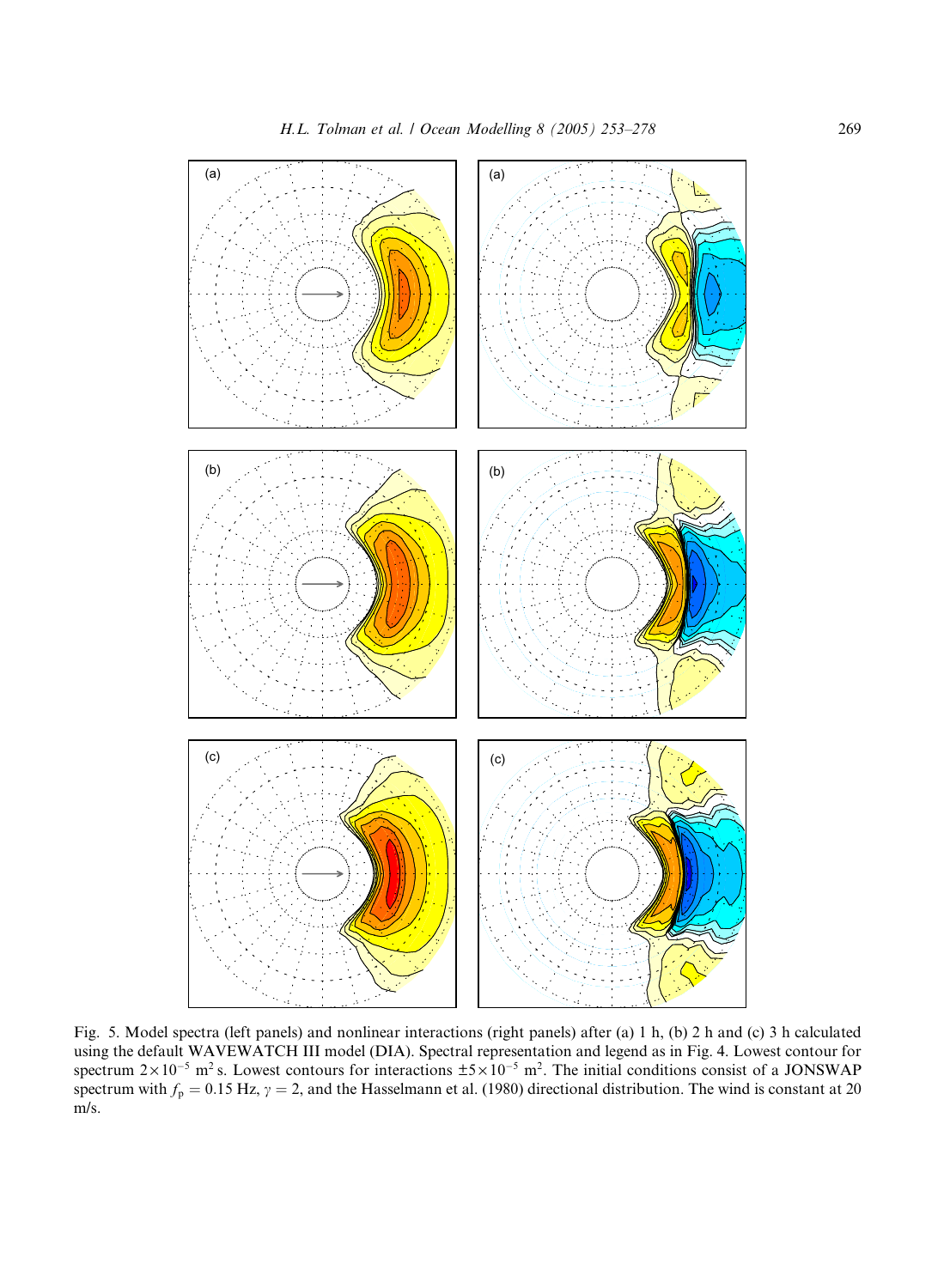

Fig. 6. Like Fig. 5 with the NNIA-E algorithm for nonlinear interactions.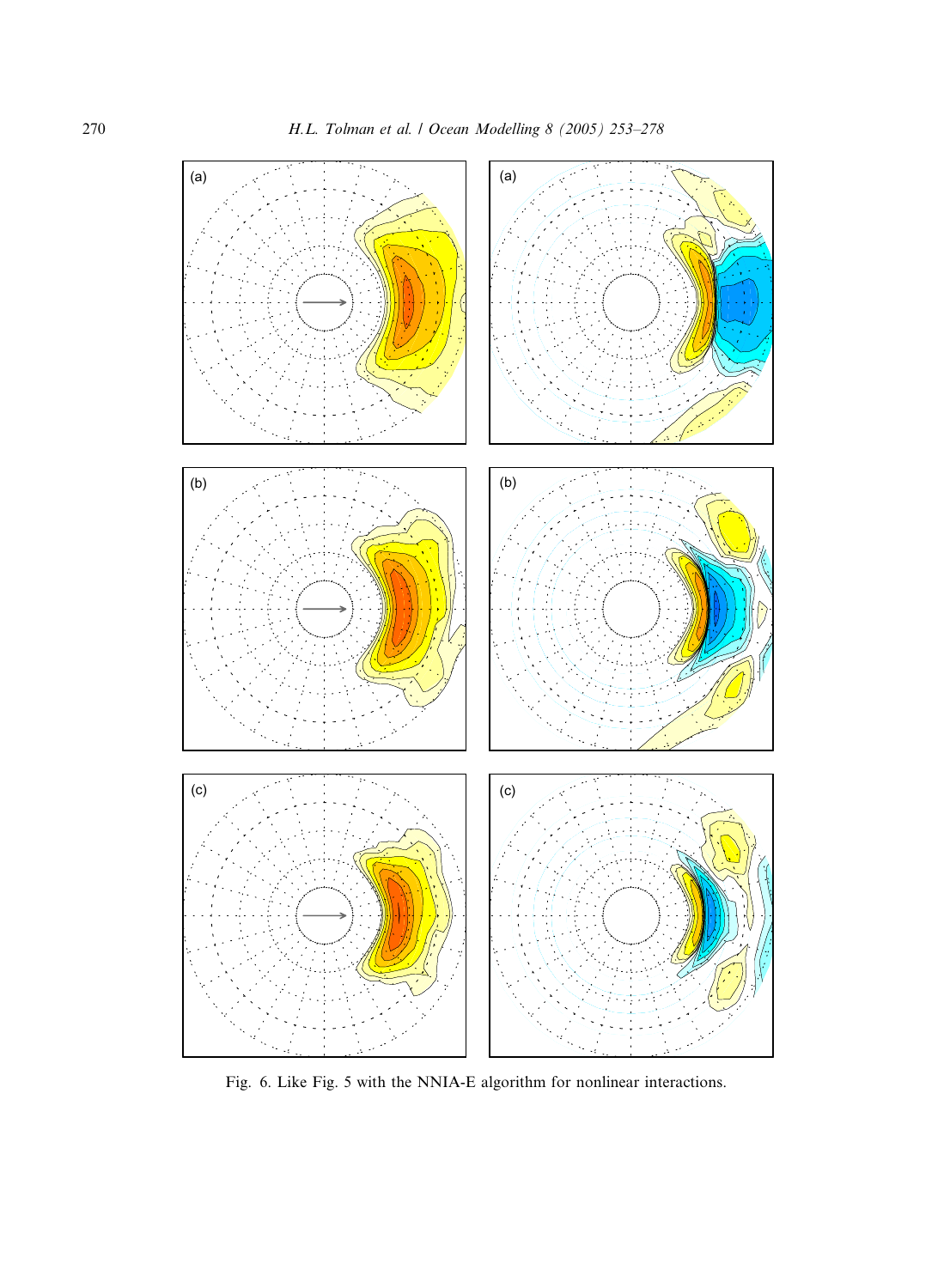The default WAVEWATCH III model (Fig. 5), shows the expected shift of the spectral peak to lower frequencies, with the corresponding increase energy near the spectral peak. During growth, a smooth and slow decrease of energy with increasing frequency is found for  $f > f_p$  in the wind direction and adjacent directions. The model using the NNIA-E (Fig. 6), is not able to reproduce consistent wave growth. The two most obvious deficiencies are the fact the NNIA-E does not retain directional symmetry, and that the energy at high frequencies is suppressed (compared to the standard model results in Fig. 5). The latter significantlyreduces the magnitude of the interactions, particularlyafter 3 h of model integration (compare Figs. 5c and 6c). Positive aspects of the integration experiment are the consistent shape of the spectral peak, and the retention of the sharp features of the nonlinear interactions for  $f < f_p$ . Considering the deficiencies of the NNIA-E when applied to model spectra shown in Fig. 4, the inabilityof this algorithm to produce realistic model integration is not surprising.

Finally, the relative costs of algorithms are important when applied in operational wave models. The DIA as implemented in WAVEWATCH III is highly optimized. Considering that the present NNIA-E is not a 'final product', we have not gone through the process of fully optimizing this algorithm. On NCEP's IBM SP2, the NNIA-E algorithm proved to be about 4.7 times more expensive than the DIA. A conservative estimate of the potential speed up of the NNIA-E due to straightforward optimization suggests that the NNIA-E needs to be no more expensive than about 2.5 times the costs of the DIA, with a potential of being even faster.

# 4. Discussion

This study presents a continuation of early NNIA experiments as reported in Krasnopolsky et al. (2002, KCT). This study represents the first part of a set of studies designed to develop a NNIA algorithm for practical wave models. In the present study, NNIA techniques for mapping nonlinear interactions for individual spectra are explored. Continuing the work presented in KCT, several more capable NNIAs have been developed byexplicitlyincluding scaling laws into the NNIA, bymodifying decomposition methods, and bygenerating a more universal training data set. The first such NNIA (NNIA-M) uses the same basis functions as KCT (Legendre polynomials and Fourier components). Unlike the NNIA presented in KCT, the NNIA-M algorithm gives reasonable estimates of the nonlinear interactions for fairlyarbitrarywind sea spectra. Its main drawback is that the NNIA-M generates spurious noise throughout spectral space, consistent with the Gibbs effect in Fourier analysis.

A second NN based interaction algorithm (NNIA-E) uses a decomposition of the spectrum and source terms in EOF. The NNIA-E is more accurate that the NNIA-M, probably due to the more convergent basis functions (Fig. 1). More importantly, it does not include spurious noise as displayed by the NNIA-M. For independent validation spectra not used in the training of the NN but belonging to the same envelope of conditions, the NNIA-E reduces errors byan order of magnitude compared to the DIA. This improvement is achieved at a conservativelyestimated factor of 2.5 or less increase in computational costs for the NNIA-E compared to the DIA. This confirms the potential of an NNIA to eventually replace the DIA in practical wave models, and justifies the start of the second part of this study.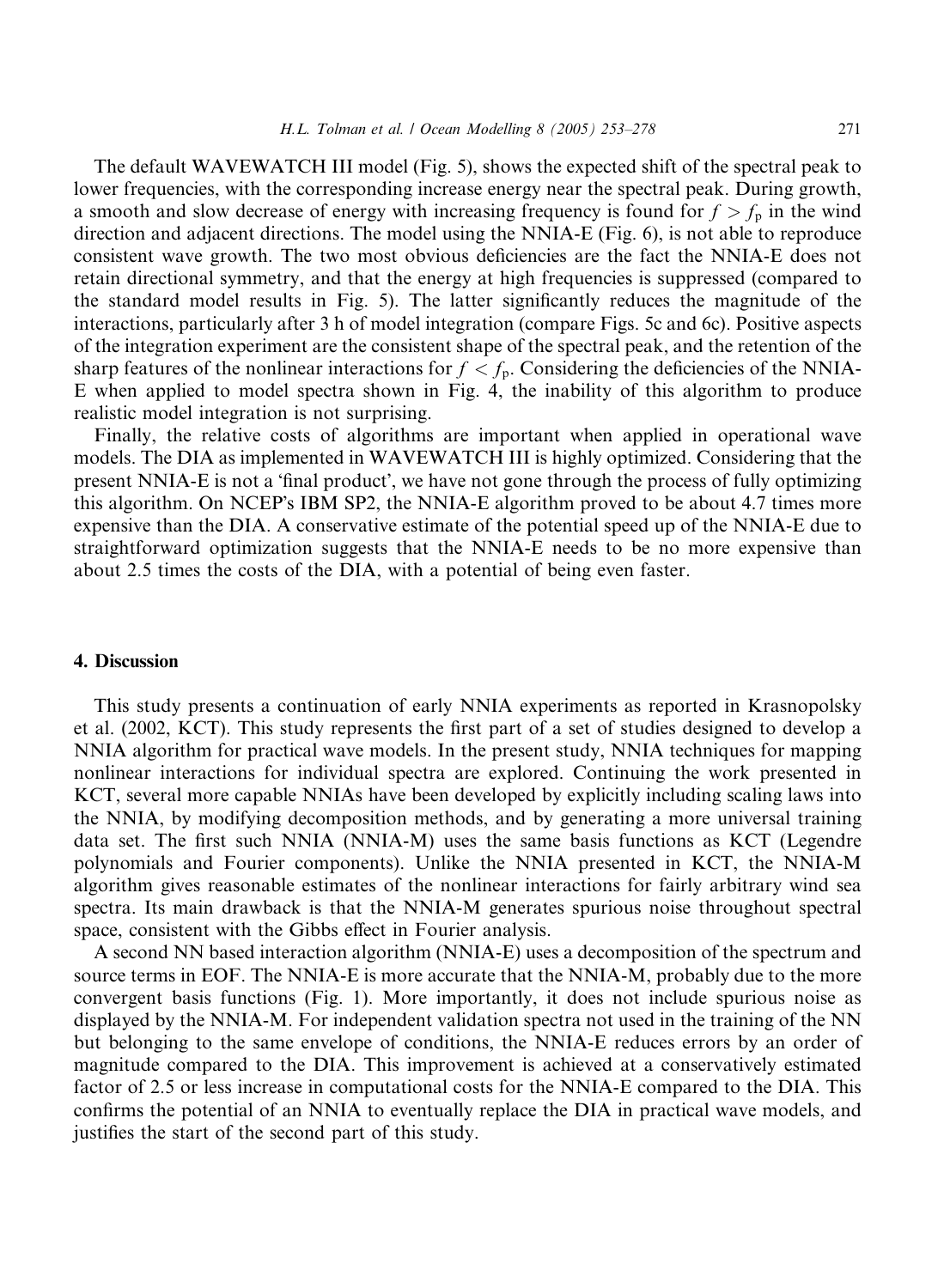The NNIA-E can provide a very accurate estimate of instantaneous interactions, if the spectrum considered is well represented by the spectra used in the training. This is clearly demonstrated in Fig. 3. However, because only parametric spectra have been used in the training data set, it is unlikely that all expected spectral shapes are included. Modeled wave spectra can be expected to include features not found in the training data set. It is, therefore, not surprising that when applied to spectra generated by the numerical wave model WAVEWATCH III, the NNIA-E does not perform as well as with the above parametric spectra (Figs. 3 and 4). In this context, however, it is very encouraging to note that the NNIA-E results in fairly realistic interactions for modeled spectra, with several important features of the exact (WRT) interactions well represented (Fig. 4 and the corresponding discussion in the previous section).

A major remaining issue is the robustness of the NNIA-E when applied to model integration, or in other words, the generalization of the NNIA-E for trulyarbitrarywind sea spectra. One way of making the NN more generallyapplicable is the use of a more sophisticated NN approach. In the present study we use the simplest NN possible (a feedforward, fully connected perceptron with a single hidden layer). It is well known that more advanced NN architectures and/or application of special techniques (e.g., Chen and Hagan, 1999) enhance generalization capabilities of NNs. An advanced generic machine learning approach (like Support Vector Machines) (Vapnik, 1995) can be used to generate optimal approximations in term of architecture and generalization ability. However, nonlinear interactions in wind waves represent a highly complex and highly nonlinear mechanism, with different behavior in different sub-domains (e.g., Hasselmann, 1963b; Hasselmann and Hasselmann, 1985). It is not realistic to expect that anymore sophisticated NN approaches could enhance the capabilityof a NN to such a degree that it could generalize for physical processes not fully included in the training data set.

One obvious approach to make the NNIA-E suitable for model integration is to expand the present training data set to include features peculiar to spectra generated bywave models. Two such features that are not included in the present training data set are (i) the addition of a given parametric tail above a dynamically adjusted cut-off frequency and (ii) the fact that sharply peaked JONSWAP spectra tend to generate two minima in the negative lobe, whereas modeled spectra generally result in a single minimum. This suggests that there are subtle yet important inconsistencies between JONSWAP type spectra and the detailed source term balance in wind wave models. The former is likely to be the cause for some of the directional discrepancies between the results of the exact and NNIA-E algorithms at high frequencies in Fig. 4. The latter is possibly related to the secondary extrema in the NNIA at intermediate frequencies.

It is possible to attempt to add the above identified discrepancies to the parametric spectra of the training data set. This will undoubtedlylead to a more accurate and more generallyapplicable NNIA. However, including major discrepancies is also expected to highlight other discrepancies that have previouslybeen overlooked. Expanding the present parametric training data set is, therefore, expected to result in a slowlyconverging process, if convergence to a general solution can be reached at all. On the other hand, the limited success of short term time integration of the NNIA-E in a wave model opens a more natural and potentiallymore powerful technique for expanding the training data set.

If the parametric spectra are used as the initial conditions for short time model integration, the resulting integrated spectra will naturally include spectral perturbations for which the NNIA needs to have accurate interactions in order to reproduce realistic spectral shapes. Alternatively, a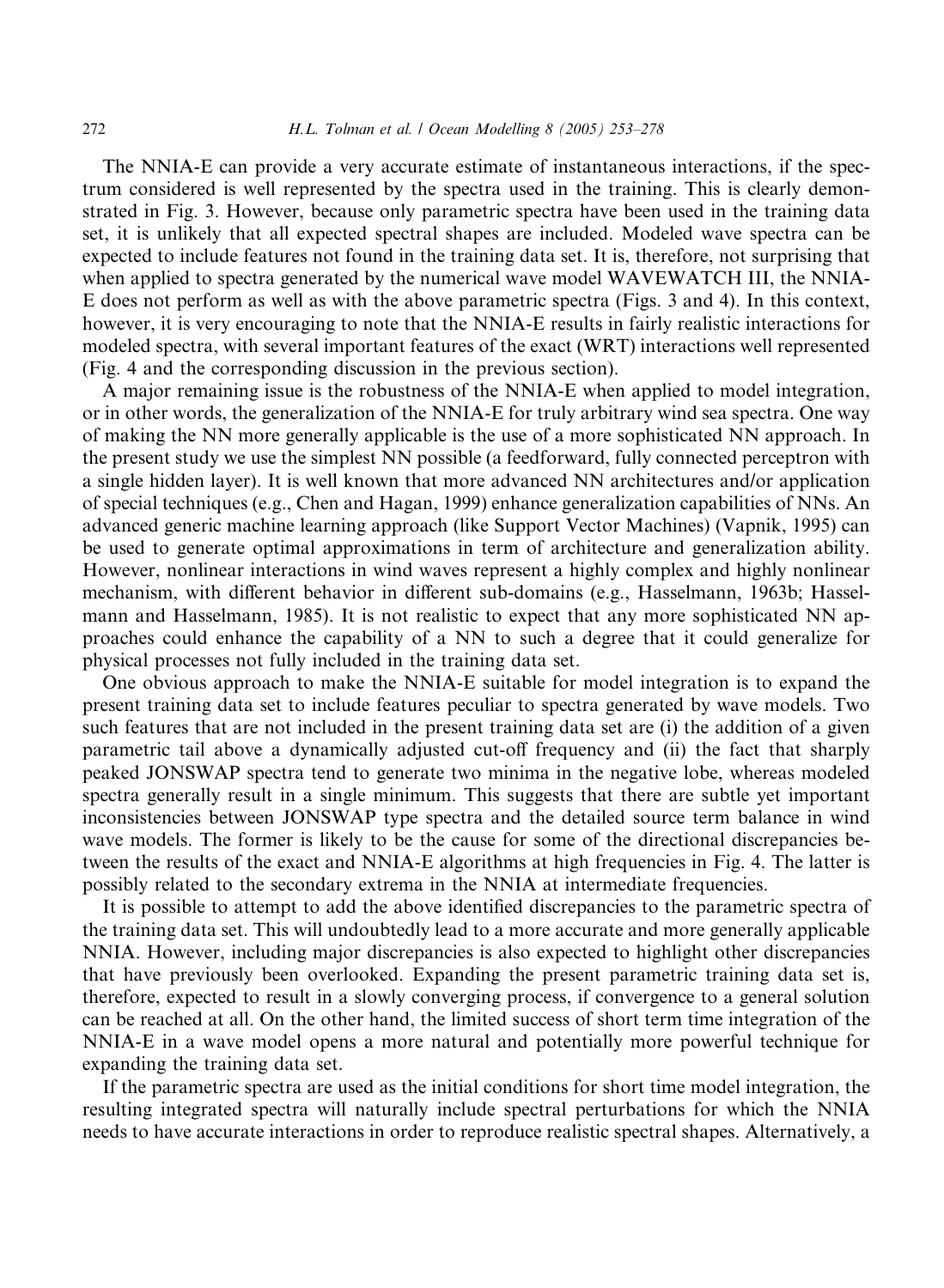new training data set could be built entirely from modeled wave spectra. Although such approaches are also expected to require some iterations, the resulting training data sets will by definition form a true envelope of expected model spectra. With such an approach, we therefore expect to be able to generate an NNIA based on NNIA-E that will be accurate, and will be capable of resulting in realistic model integration for wind seas.

Other approaches are available to increase the robustness of the NNIA. One approach is the use of more advanced NN techniques (as discussed above). A second approach would be to attempt to estimate the accuracy of the resulting NNIA objectively, using an inverse NN (Krasnopolskyand Schiller, 2003). This, in principle, makes it possible to revert to alternative solutions (like a DIA) in cases where the NNIA is apparently inaccurate. If such alternatives are used sparingly, the model is expected to benefit from the accuracy and economy of the NNIA, while circumventing robustness issues. The development of such a hybrid NNIA furthermore provides a natural wayto iterativelyexpand a training data set with spectra and source terms that are apparently not inside the previous envelope of conditions.

A third wayof dealing with the robustness issue is to include more of the nonlinear physics into the NNIA. One approach could be to use some form of the DIA to generate basis functions for the nonlinear interactions. When combined with a NN, this in essence would result in a dynamically adjusted multiple DIA. As a preparation for designing such a hybrid NNDIA, the potential mapping accuracy of various modifications to the DIA is addressed in Tolman (2003, 2004).

## 5. Conclusions

Neural Network (NN) approximations for mapping of nonlinear interactions for wind waves for given spectra are discussed. A Neural Network Interaction Approximation (NNIA) for wind seas is presented. For fairly arbitrary single peaked spectra, this NNIA proved an order of magnitude more accurate than the conventional Discrete Interaction Approximation (DIA), at an estimated 2.5 times the computational cost or better. Because the parametric training data sets used to develop this NNIA do not include all peculiarities of modeled wave spectra, this NNIA cannot yet be used in operational wave models. Further research aimed at reaching the latter goal is discussed.

#### Acknowledgements

The authors would like to thank Henrique Alves, D.B. Rao, Mary Hart and the anonymous reviewers for their comments on early drafts of this manuscript. This study was supported by funding from the Office of Naval Research under grant N00014-00-F-0332, and by funding from the NOAA High Performance Computing and Communication (HPCC) office.

### Appendix A. Training data sets

The parametric frequency spectrum on which the training data set is based is defined as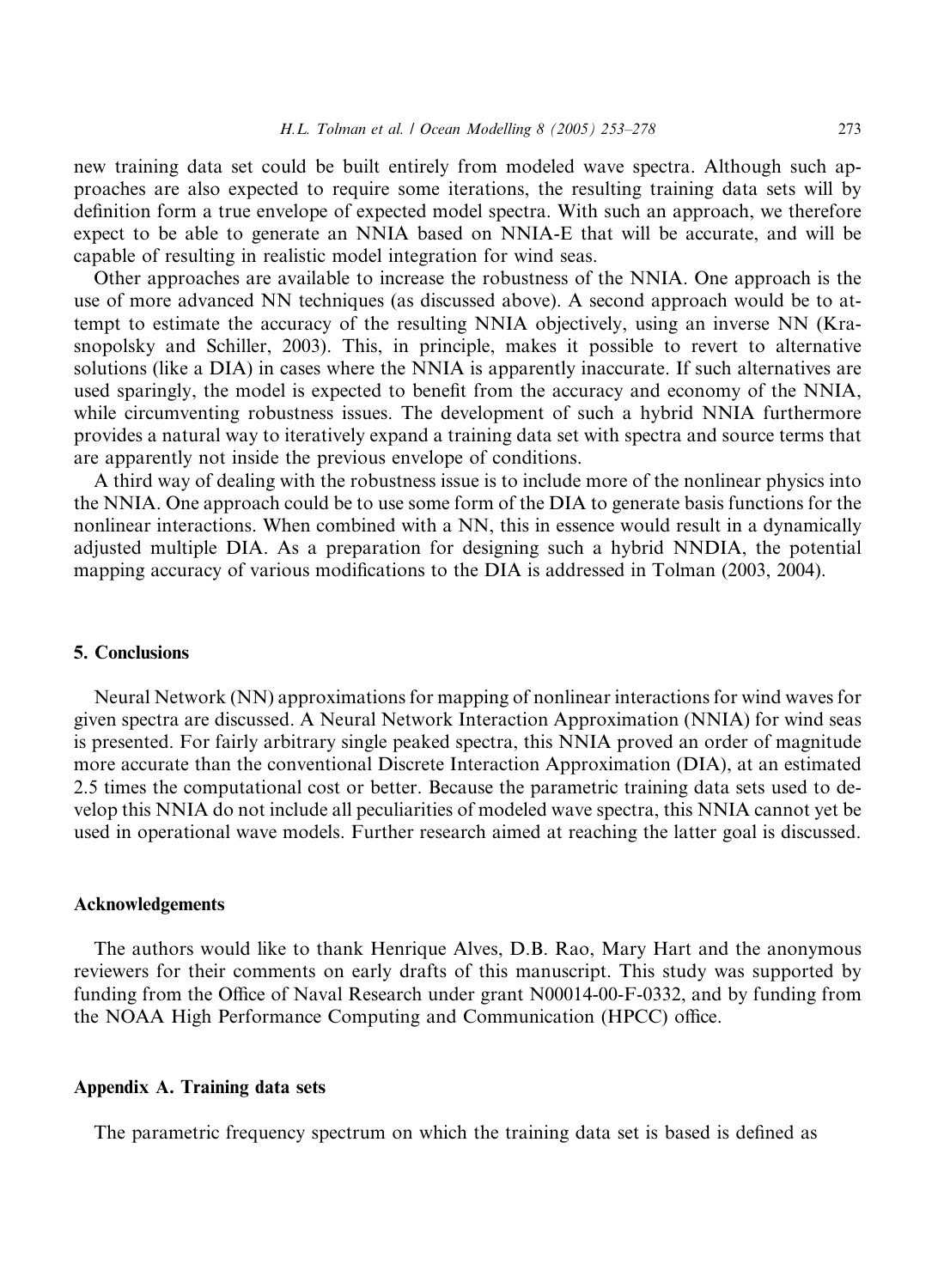274 H.L. Tolman et al. / Ocean Modelling 8 (2005) 253–278

$$
F(f) = \phi_1 \phi_2 \phi_3,
$$
\n
$$
\phi_1 = \frac{ag^2}{(2\pi)^4 f_p^5} \left(\frac{f_p}{f}\right)^m, \quad \phi_2 = \exp\left[-\frac{m}{n} \left(\frac{f}{f_p}\right)^{-n}\right], \quad \phi_3 = \gamma^{\exp\left[-\frac{1}{2}\left\{\frac{f-f_p}{\sigma f_m}\right\}^2\right]},
$$
\n(A.1)

where a is a proportionality constant,  $\phi_1$  describes the high-frequency flank of the spectrum,  $\phi_2$ describes the low-frequency flank of the spectrum, and  $\phi_3$  is the so-called peak-enhancement factor (see, e.g., Hasselmann et al., 1973);  $m = 5$  and  $n = 4$  gives the traditional JONSWAP spectrum. A full two-dimensional spectrum is obtained by adding a directional distribution  $D(f, \theta)$ :

$$
F(f, \theta) = F(f)D(F, \theta),\tag{A.2}
$$

where D is typically a slowly varying function of  $f$ . The Hasselmann et al. (1980) directional distribution  $(D_H)$  is defined as

$$
D_{\rm H}(f,\theta) = \cos^{2s} [0.5(\theta - \bar{\theta}(f))],\tag{A.3}
$$

$$
s = \alpha_1 \begin{cases} 6.97 \left[ 1 + \alpha_2 \left( \frac{f}{f_p} - 1 \right) \right]^{4.06} & \text{for } f < 1.05 f_p, \\ 9.77 \left[ 1 + \alpha_2 \left( \frac{f}{f_p} - 1 \right) \right]^{-2.34} & \text{for } f \geqslant 1.05 f_p, \end{cases} \tag{A.4}
$$

for simplicity omitting the dependence of the bottom line of (A.4) on the wave age. The factors  $\alpha_1$ and  $\alpha_2$  are added to allow for the generation of an envelope of possible distributions, instead of a best fit ( $\alpha_1 \equiv \alpha_2 \equiv 1$ ). The first factor influences the general width of the distribution, the second the rate of change of the width with f. The bimodal Ewans (1998) distribution  $(D<sub>E</sub>)$  is given as

$$
D_{\rm E}(f,\theta) = \frac{1}{\sigma(f)\sqrt{8\pi}} \sum_{n=-\infty}^{\infty} \left\{ (1 \pm \alpha_3) \exp\left[ -\frac{1}{2} \left( \frac{\theta - \bar{\theta} \pm \bar{\theta}_o(f) - 360n}{\sigma(f)} \right)^2 \right] \right\},\tag{A.5}
$$

$$
\bar{\theta}_{o}(f) = \alpha_{4} \begin{cases} 14.93 & \text{for } f < f_{p}, \\ \exp\left[5.453 - 2.750\left(\frac{f}{f_{p}}\right)^{-1}\right] & \text{for } f \ge f_{p}, \end{cases}
$$
(A.6)

$$
\sigma(f) = \alpha_5 \begin{cases} 11.38 + 5.357 \left(\frac{f}{f_p}\right)^{-7.929} & \text{for } f < f_p, \\ 32.13 - 15.39 \left(\frac{f}{f_p}\right)^{-2} & \text{for } f \ge f_p, \end{cases}
$$
(A.7)

where  $\theta_{o}(f)$  is an offset direction, with both the positive and negative values added in the summation. The factors  $\alpha_3-\alpha_5$  are added again to allow for the generation of an envelope of possible distributions.  $\alpha_3$  allows for unequal branches of the bimodal distribution,  $\alpha_4$  controls the separation of the branches of the bimodal distribution, and  $\alpha_5$  controls the general width of the directional distribution. Note that in Eqs.  $(A.5)$ – $(A.7)$  all directions are expressed in degrees, whereas Ewans writes (A.5) in radians and the others in degrees. The final directional distribution becomes a linear combination of the two:

$$
D(f, \theta) = \alpha_6 D_H(f, \theta) + (1 - \alpha_6) D_E(f, \theta).
$$
\n(A.8)

The directional shear is defined as the change of mean direction  $\bar{\theta}$  in the directional distribution D as a function of the frequency  $f$ . For wind seas, the spectrum at high frequencies tends to line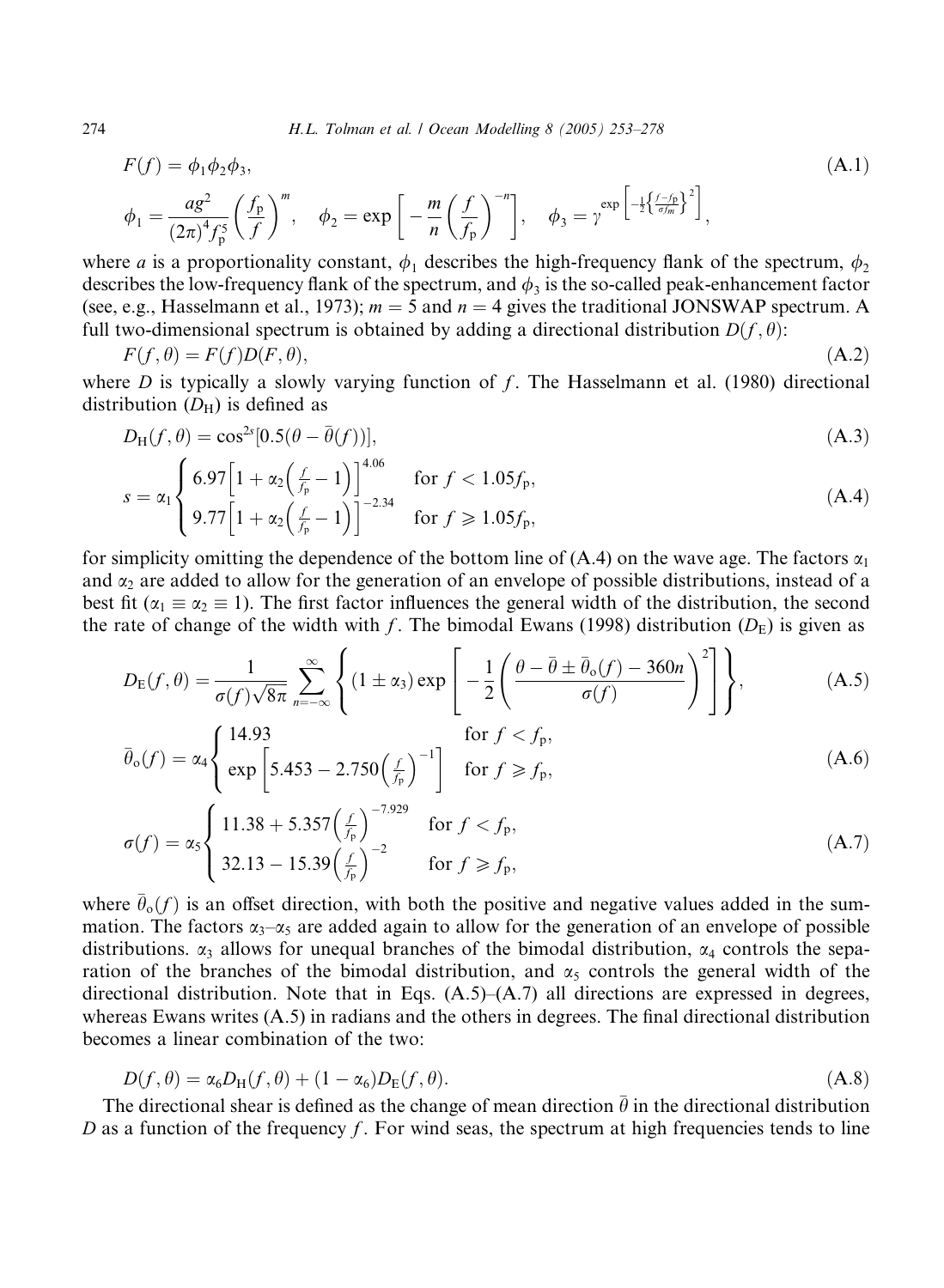up with the wind direction. For lower frequencies, it maydeviate progressively. A realistic shear can, therefore, be obtained by using a mean direction that is a function of  $f^{-\beta}$ , where  $\beta$  is a positive, tunable power. Defining the shear as 0 at  $f_p$ , and as  $\theta_s$  at some high frequency  $f_c$ , the sheared mean direction becomes

$$
\bar{\theta}(f) = \frac{\theta_s \left(f^{-\beta} - f_p^{-\beta}\right)}{|f_p^{-\beta} - f_c^{-\beta}|}.
$$
\n(A.9)

Taking  $f_c$  relative to  $f_p$ , say  $f_c = 3f_p$ , this can be rewritten as

$$
\bar{\theta}(f) = \frac{\theta_s}{1 - 3^{-\beta}} \left[ \left( \frac{f}{f_p} \right)^{-\beta} - 1 \right],\tag{A.10}
$$

where  $\beta$  and  $\theta_s$  determine the magnitude of the shear. Finally, random modulations of the spectrum are applied with a given normalized relative change  $\sigma_r$ , and with correlation length scales  $\sigma_f$  and  $\sigma_\theta$  in frequency and direction space, respectively.

A set of test spectra is generated using a spectral discretization with 36 directions ( $\Delta\theta = 10^{\circ}$ ), and 31 frequencies ranging from 0.475 through 3.62 (normalized). Individual spectra are obtained bygenerating Monte Carlo realizations of all relevant spectral parameters.

The parameters  $f_p$ , a,  $\gamma$ , m, n and  $\sigma$  can be varied to obtain an envelope of possible spectra in Eq. (A.1). The peak frequency  $f_p$  and energy level a are set to  $f_p = 0.1$  Hz, and  $a = 0.0081$ . Due to the normalization of spectra within the NNIA, these values, in essence, are irrelevant. The justification for the range of parameters used in the training data set is as follows:

- The peak frequency  $f_p$  is varied normally over an interval  $\Delta f$  to account for the fact that the peak is not always lined up with the discrete frequency grid.
- The high-frequency spectral slope parameter m is generally expected to be  $4-5$ . Lower values are not likely to occur. Higher values are expected in conditions of diminishing winds where the spectrum remains coherent, but energydissipation at high frequencies occurs much faster than at low frequencies.
- The low-frequency spectral slope parameter  $n$  is generally taken as approximately 4, although early observations of fully grown conditions quote values as low as 2. Particularly low values are of interest here to describe near full-grown conditions with strong directional shear, as occur regularly in conditions with rapid wind shifts. Occasional very high values are required as steep low-frequency parameterizations are used regularly in model (re-)initialization (for instance the 'seeding' algorithm used in WAVEWATCH III, Tolman, 2002).
- The peak-enhancement factor  $\gamma$  ranges from 1 for full-grown conditions to about 10 for young wind seas. To properly address conditions where spectra are still coherent but overdeveloped, more conditions with low  $\gamma$  are introduced.
- The directional spread parameter  $\sigma$  for the spectral peak enhancement has a small radius of influence, typically of the order of  $0.05-0.07$ . The details of this parameter will literally be 'lost in the random noise'. Therefore, a constant value  $\sigma = 0.07$  is used.

The tunable parameters  $\alpha_1-\alpha_6$  in the directional distributions (A.3)–(A.8) are introduced to create an envelope around best-fit parameterizations as identified in Table 4 are subjective, but require no additional justification. Similarly, the directional shear parameters  $\beta$  and  $\theta$ , in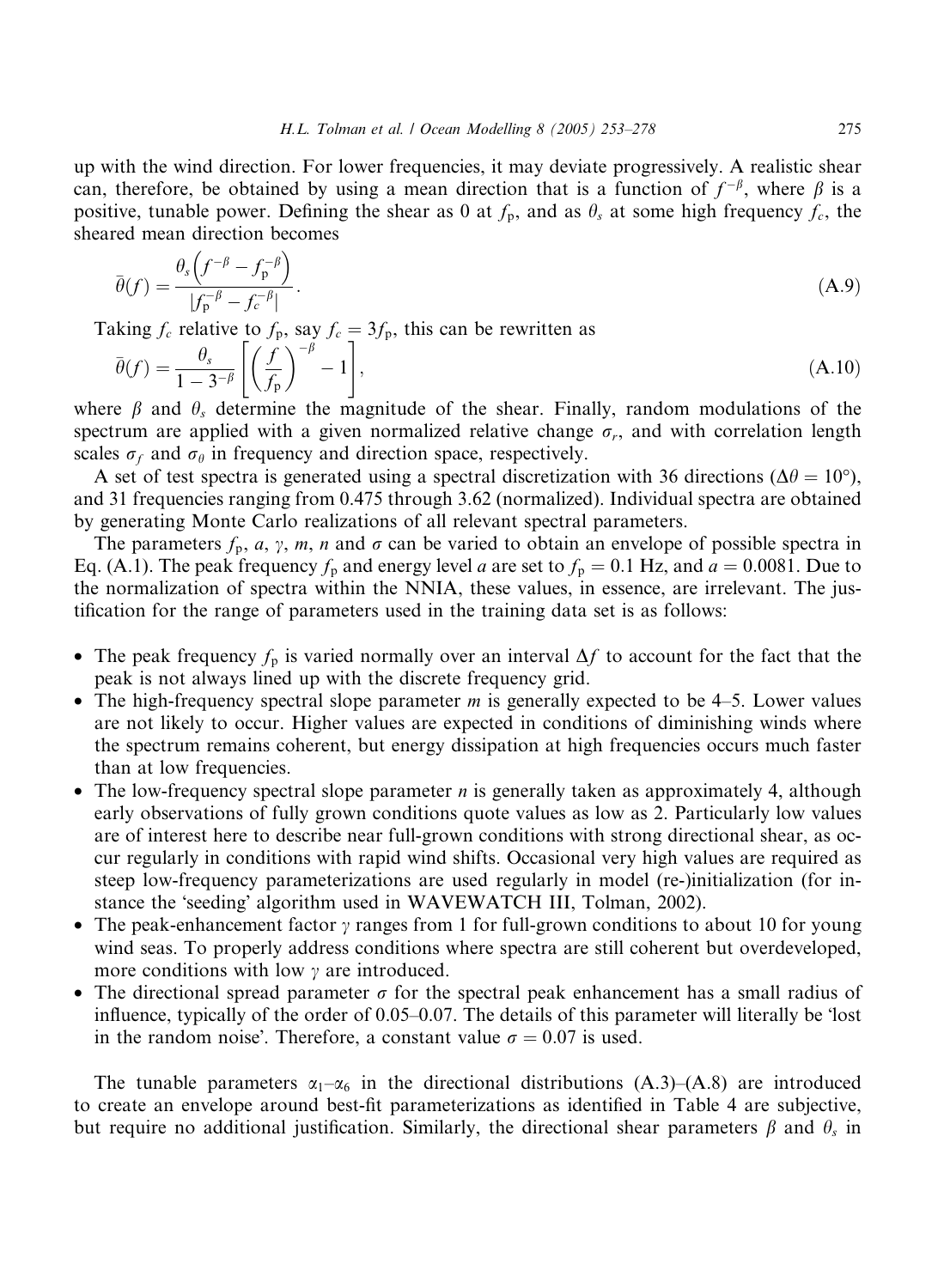Table 4

| Parameters                    | Descriptions      | Eq.         | Distribution                                                                                                         |
|-------------------------------|-------------------|-------------|----------------------------------------------------------------------------------------------------------------------|
| $f_{\rm p}$<br>$\gamma$       | F(f)              | (A.1)       | Uniform over 0.1 Hz $\pm$ 0.5 $\Delta f$<br>25% $\gamma = 1, 75%$ uniform over 1–10                                  |
| $\,m$                         |                   |             | $pdf\ 0\ 1\ 1\ 0.04$<br>$\boldsymbol{0}$<br>$\boldsymbol{m}$<br>$4\quad 5\quad 6$<br>$\overline{3}$<br>$15\,$        |
| $\boldsymbol{n}$              |                   |             | $pdf\ 0\ 1\ 1\ 0.03$<br>$\boldsymbol{0}$<br>$\pmb{n}$<br>$\sqrt{2}$<br>$3\phantom{.0}$<br>$5\quad 6$<br>$50\,$       |
| $\alpha_3$                    | $D(f, \theta)$    | (A.5)       | $pdf\_0$<br>$\boldsymbol{0}$<br>$1\,$<br>$1\,$<br>$\alpha$<br>$0.45$ 0.55<br>0.3<br>0.7                              |
| $\alpha_6$                    |                   | (A.8)       | Uniform over 0-1                                                                                                     |
| Other $\alpha$                |                   | (A.4)–(A.7) | pdf<br>$\boldsymbol{0}$<br>$1\quad 1$<br>$\alpha$<br>$\sqrt{2}$<br>$0.5\quad 1$                                      |
| $\beta$<br>$\theta_s$         | $\bar{\theta}(f)$ | (A.10)      | Like $\alpha_1$ with $\beta = 0, 2, 4$<br>Like $\alpha_3$ with $\theta_s = -45^\circ, -15^\circ, 15^\circ, 45^\circ$ |
| $\sigma_f$<br>$\sigma_\theta$ | Noise             |             | Uniform over 0.01-0.1 Hz<br>Uniform over $\Delta\theta - 45^{\circ}$                                                 |
| $\sigma_r$                    |                   |             | $\boldsymbol{0}$<br>pdf<br>$\,1$<br>$\sigma$<br>$\pmb{0}$<br>0.15                                                    |

Distributions of random parameters of the parametric spectral description as used in the generation of the training data set

Graphical depiction of piecewise linear probability density functions (pdf) qualitative only. Numbers across top of these

Eq.  $(A.10)$  are subjectively chosen. Note that fairly strong shears are included to represent conditions with rapidly changing wind directions, as often occur near fronts. Finally, the same is true for the parameters describing the random fluctuations. Note that triangular distribution was chosen to focus more on cases with moderate noise, while including some cases with significant noise.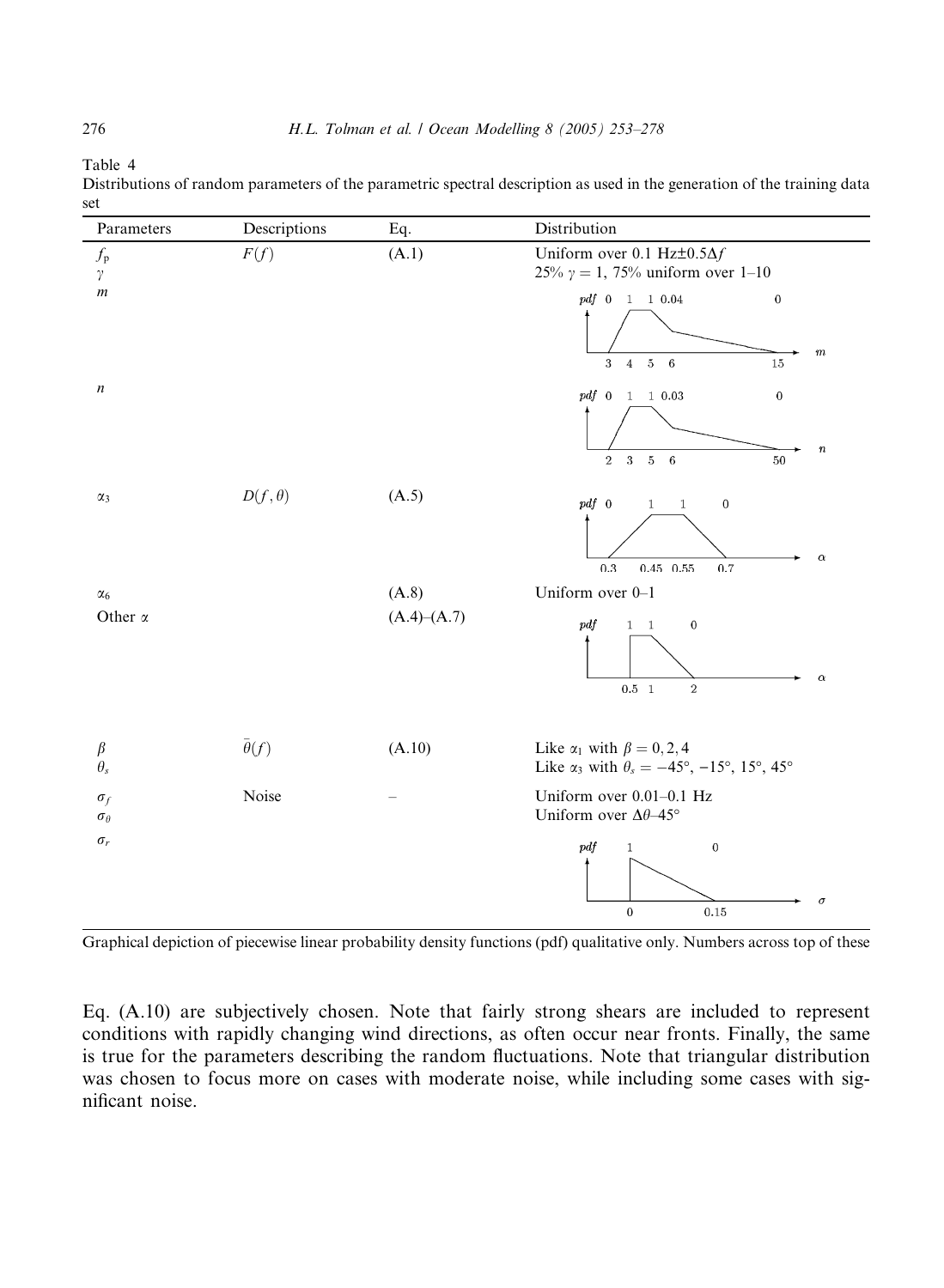#### References

- Abdalla, S., Ozhan, E., 1993. Third-generation wind–wave model for use on personal computers. Journal of Waterway, Port, Coastal and Ocean Engineering 119, 1–14.
- Abramowitz, M., Stegun, I.A., 1964. Handbook of Mathematical Functions. National Bureau of Standards. 1046 pp.
- Allender, J.H., Barnett, T.P., Lybanon, M., 1985. SWAMP group (1985). In: The DNS model. An Improved Spectral Model for Ocean Wave Prediction. Plenum Press, New York, pp. 235–248 (Chapter 15).
- Booij, N., Ris, R.C., Holthuijsen, L.H., 1999. A third-generation wave model for coastal regions, Part I, model description and validation. Journal of Geophysical Research 104, 7649–7666.
- Chen, D., Hagan, M., 1999. Optimal use of regularization and crossvalidation in neural network modeling. In: Proceedings International Joint Conference on Neural Networks. Paper No. 323.
- Ewans, K.C., 1998. Observations of the directional spectrum of fetch-limited waves. Journal of Physical Oceanography 28, 495–512.
- Hashimoto, N., Kawaguchi, K., 2001. Extension and modification of Discrete Interaction Approximation (DIA) for computing nonlinear energytransfer of gravitywave spectrum. In: Ocean Wave Measurement and Analysis. ASCE, New York, pp. 530–539.
- Hasselmann, K., 1960. Grundgleichungen der seegangsvoraussage. Schiffstechnik 1, 191–195.
- Hasselmann, K., 1962. On the non-linear transfer in a gravity wave spectrum, Part 1. General theory. Journal of Fluid Mechanics 12, 481–500.
- Hasselmann, K., 1963a. On the non-linear transfer in a gravity wave spectrum, Part 2. Conservation theory, wave– particle correspondence, irreversibility. Journal of Fluid Mechanics 15, 273–281.
- Hasselmann, K., 1963b. On the non-linear transfer in a gravity wave spectrum, Part 3. Evaluation of energy flux and sea-swell interactions for a Neuman spectrum. Journal of Fluid Mechanics 15, 385–398.
- Hasselmann, S., Hasselmann, K., 1985. Computations and parameterizations of the nonlinear energytransfer in a gravity-wave spectrum, Part I: a new method for efficient computations of the exact nonlinear transfer integral. Journal of Physical Oceanography 15, 1369–1377.
- Hasselmann, K., Barnett, T.P., Bouws, E., Carlson, H., Cartwright, D.E., Enke, K., Ewing, J.A., Gienapp, H., Hasselmann, D.E., Kruseman, P., Meerburg, A., Mueller, P., Olbers, D.J., Richter, K., Sell, W., Walden, H., 1973. Measurements of wind–wave growth and swell decayduring the Joint North Sea Wave Project (JONSWAP). Ergaenzungsheft zur Deutschen Hydrographischen Zeitschrift, Reihe A 12 (8), 95 pp.
- Hasselmann, D.E., Dunckel, M., Ewing, J.A., 1980. Directional wave spectra observed during JONSWAP 1973. Journal of Physical Oceanography 10, 1264–1280.
- Hasselmann, S., Hasselmann, K., Allender, J.H., Barnett, T.P., 1985. Computations and parameterizations of the nonlinear energytransfer in a gravity-wave spectrum, Part II: parameterizations of the nonlinear energytransfer for application in wave models. Journal of Physical Oceanography 15, 1378–1391.
- Herterich, K., Hasselmann, K., 1980. A similarity relation for the nonlinear energy transfer in a finite-depth gravitywave spectrum. Journal of Fluid Mechanics 97, 215–224.
- Jolliffe, I., 1986. Principle Component Analysis. Springer Verlag, New York.
- Komen, G.J., Cavaleri, L., Donelan, M., Hasselmann, K., Hasselmann, S., Janssen, P.E.A.M., 1994. Dynamics and Modelling of Ocean Waves. Cambridge University Press, Cambridge. 532 pp.
- Krasnopolsky, V.M., Chalikov, D.V., Tolman, H.L., 2001. A neural network technique to improve computational efficiency of environmental numerical models. Tech. Note 199, NOAA/NWS/NCEP/OMB, 37 pp.
- Krasnopolsky, V.M., Schiller, H., 2003. Some neural network applications in environmental sciences part I: forward and inverse problems in geophysical remote measurements. Neural Networks 16, 321–334.
- Krasnopolsky, V.M., Chalikov, D.V., Tolman, H.L., 2002. A neural network technique to improve computational efficiency of numerical oceanic models. Ocean Modelling 4, 363–383.
- Lorenz, E.N., 1956. Empirical orthogonal functions and statistical weather prediction. Sci. Rep. 1, MIT, Cambridge, Statistical Forecasting Project, 48 pp.
- Nguyen, D., Widrow, B., 1990. Improving the learning speed of 2-layer Neural Networks by choosing initial values of the adaptive weights. In: Proceedings International Joint Conference on Neural Networks, vol. 3. pp. 21–26.